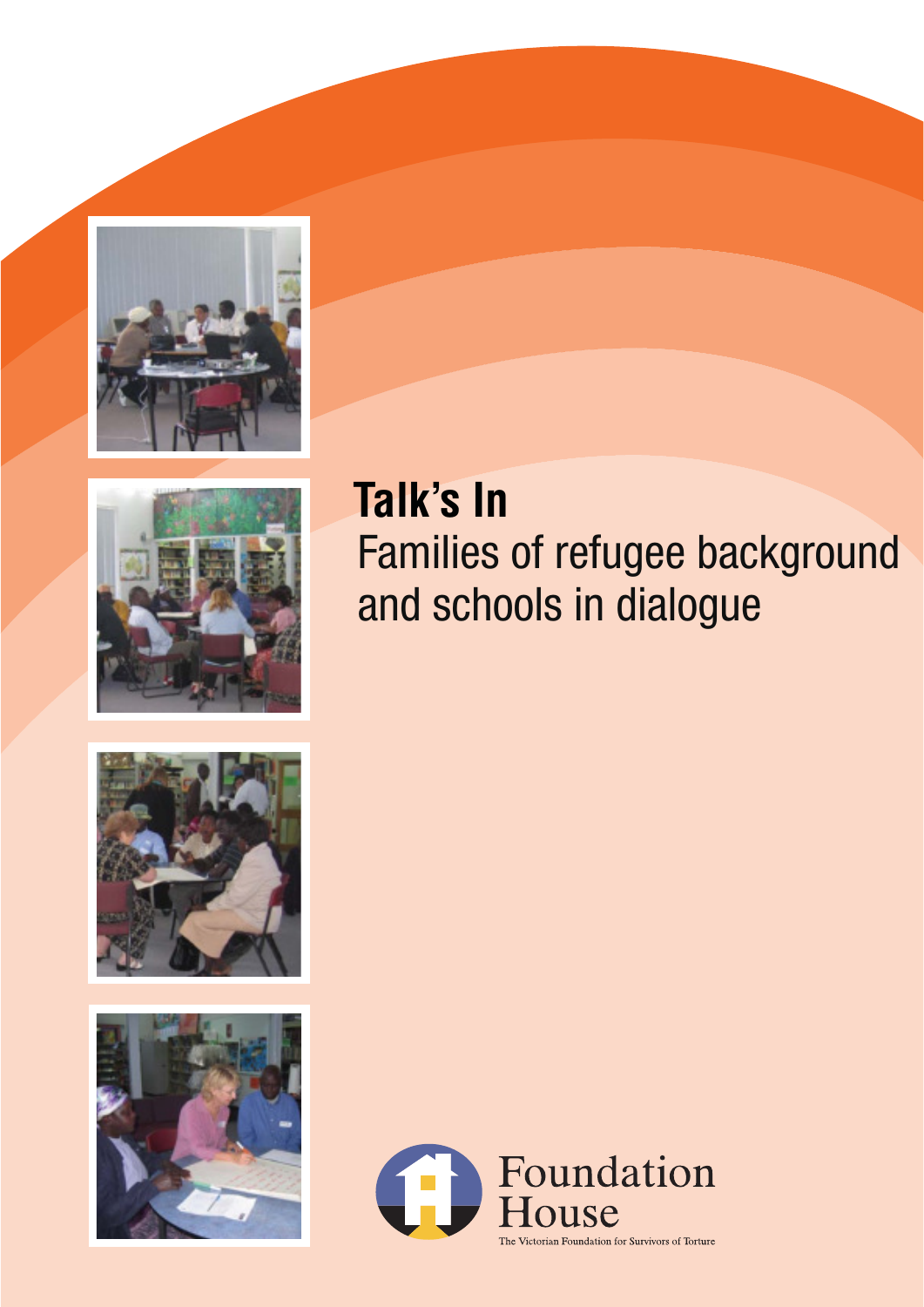© Victorian Foundation for Survivors of Torture Inc. 2009

All rights reserved. Material in this resource may be reproduced, translated or adapted to meet local needs without prior permission, subject to acknowledgement of this resource. No commercial use or sale permitted.

Talk's In – Families of refugee background and schools in dialogue

| <b>ISBN</b> | 978-0-9804358-0-1 | (spiral bound) |
|-------------|-------------------|----------------|
| ISBN        | 978-0-9804358-1-8 | (PDF)          |

Whilst best efforts have been made to ensure the accuracy of the information presented in this publication, readers are reminded that it is a guide only. It is understood that those implementing a program for their school community will remain vigilant to their professional responsibilities and exercise their professional skill and judgement at all times. The Victorian Foundation for Survivors of Torture Inc. cannot be held responsible for errors or for any consequences arising from the use of information contained in this publication and disclaims all responsibility for any loss or damage which may be suffered or caused by any person relying on the information contained herein.

Published by the Victorian Foundation Survivors of Torture Inc.

6 Gardiner Street, Brunswick Victoria 3056 Australia

Email: info@foundationhouse.org.au

Web: www.foundationhouse.org.au

Copies of this resource can be downloaded from the publications section of the website www.foundationhouse.org.au/publications.php

Layout: markmaking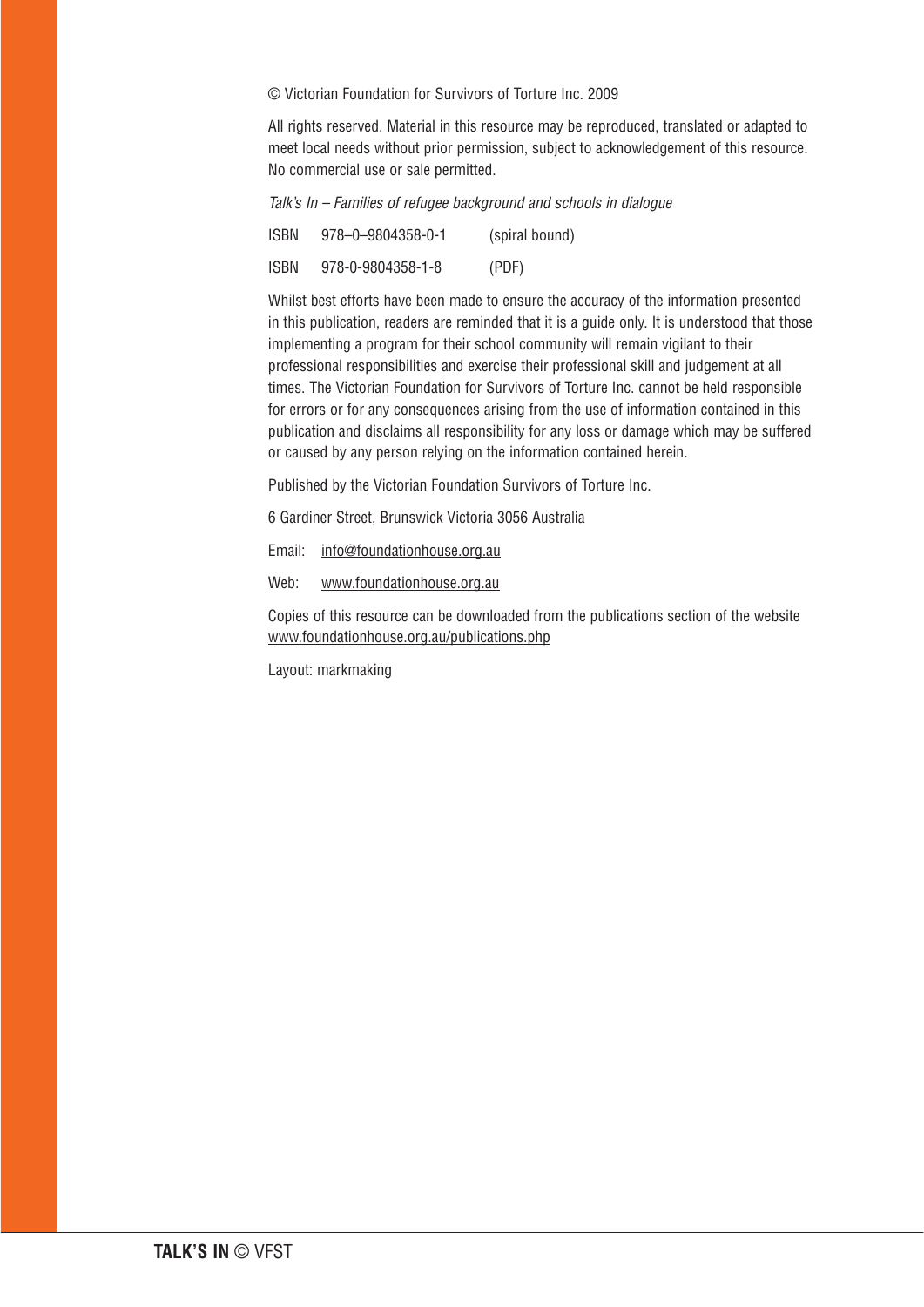# **Contents**

| Preface                                  | 3              |
|------------------------------------------|----------------|
| Acknowledgements                         | 5              |
| <b>VFST school resources</b>             | 6              |
| Section 1 - Introduction                 | 7              |
| Contents of this resource                | 7              |
| Background                               | $\overline{7}$ |
| Terminology                              | $\overline{7}$ |
| Rationale                                | 8              |
| Objectives                               | 9              |
| <b>Guiding principles</b>                | 9              |
| Successful outcomes                      | 10             |
| Useful resources                         | 10             |
| Useful websites                          | 11             |
| Other strategies                         | 11             |
| Section 2 – Preparation and planning     | 14             |
| Program overview                         | 14             |
| Using this resource                      | 14             |
| <b>Issues to consider</b>                | 15             |
| Take-home resources                      | 16             |
| <b>Checklist of tasks</b>                | 17             |
| PowerPoint slides for staff presentation | 19             |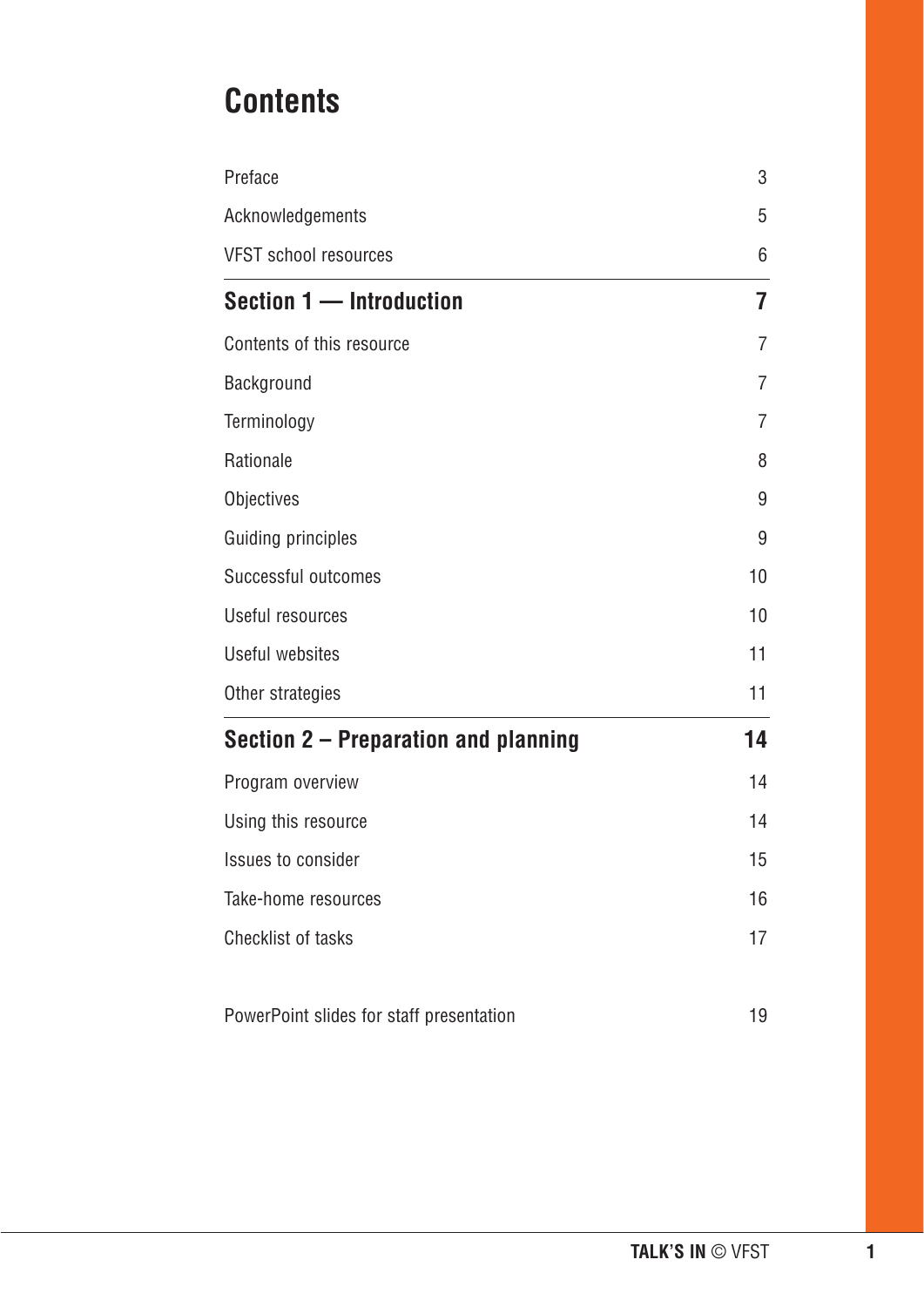| Section 3 – Implementation of weekly workshops    | 22 |
|---------------------------------------------------|----|
| Workshop outlines                                 | 22 |
| Workshop 1 - The Australian education system      | 23 |
| Workshop $2 -$ Rights and responsibilities        | 27 |
| Workshop $3$ – Teaching and learning              | 32 |
| Workshop 4 – Supporting your child                | 35 |
| Conclusion                                        | 38 |
|                                                   |    |
| PowerPoint slides for weekly workshops (optional) | 39 |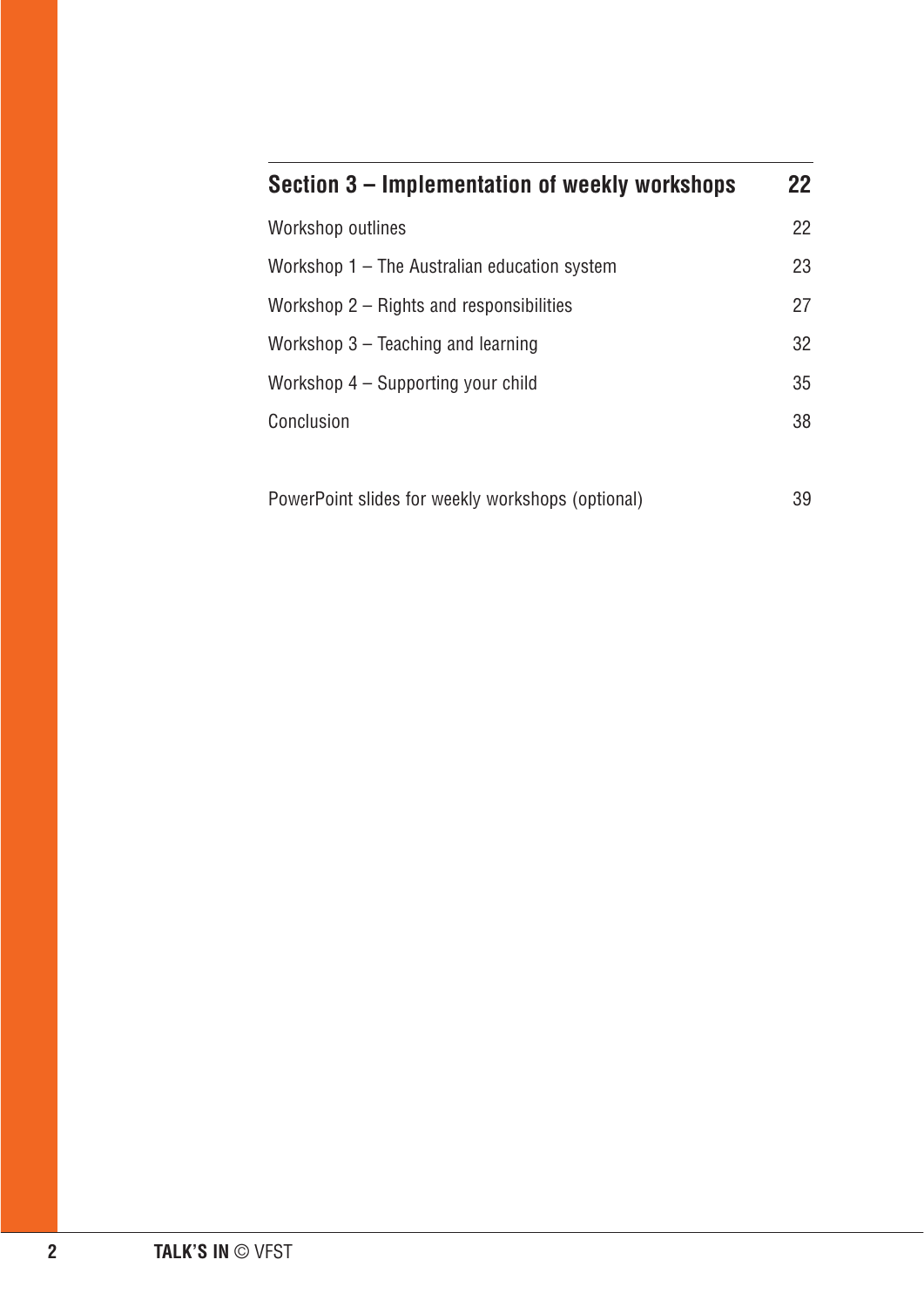# **Preface**

Parent involvement in their children's learning has long been considered an important factor that can contribute to successful educational outcomes for students. However, it is not always easy for parents and families to participate effectively in their children's school education. Schools with a culturally and linguistically diverse population face particular challenges in this regard, trying to ensure that all families have an equal opportunity to participate in school activities. There are a range of factors which make it especially difficult for newly-arrived families of refugee background to be involved and actively participate in their children's schooling. This resource hopes to provide some useful information and suggestions as to how schools might provide support and encouragement to these families. It outlines a program of four workshops for schools to deliver on-site at the school to families of students from refugee backgrounds. It has been successfully used in a number of primary and secondary schools across Melbourne.

The refugee experience is a fundamental disruption to people's lives typically as the result of protracted long term conflict and displacement. In this context, there are a range of factors which can make it especially difficult for newly-arrived families of refugee background to actively participate in their children's schooling. Subsequently, a school environment may be particularly challenging for refugee background families who may have had limited access to education as a result of conditions in their countries of origin. This can add to the more obvious cultural and linguistic impediments. How a school chooses to engage and communicate with these families has the capacity to reinforce the ideal that family participation is a vital component of a child's education, or, alternatively compound a sense of disconnection that many families feel in relation to their children's education in Australia.

When considering what we actually mean by family engagement/involvement in schools, it is worth looking at the following framework in which Joyce Epstein outlines six types of family and community involvement in schools. It indicates that perhaps we need to broaden our perspective and review our definitions, and ensure that we recognize the valuable contribution all families can make to supporting their childrens' learning in Australia.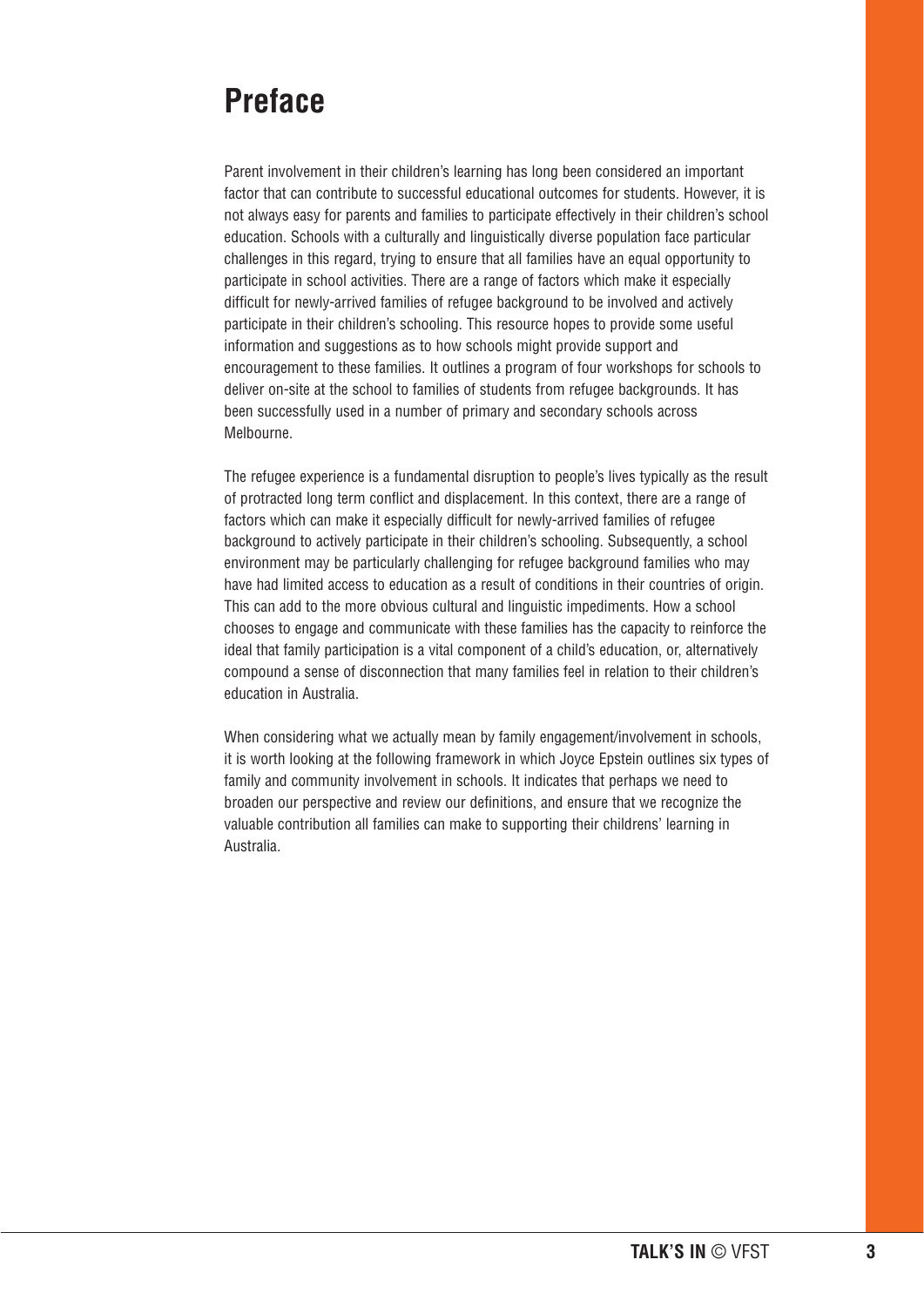# Epstein's Framework of Six Types of Family and Community Involvement in **Schools**

| <b>TYPES</b>                                                                                                                                                                                     | <b>REDEFINITIONS</b>                                                                                                                                                                                                                                                                                               |
|--------------------------------------------------------------------------------------------------------------------------------------------------------------------------------------------------|--------------------------------------------------------------------------------------------------------------------------------------------------------------------------------------------------------------------------------------------------------------------------------------------------------------------|
| 1. PARENTING<br>Help all families establish<br>home environments to<br>support children as students                                                                                              | "Workshop" to mean more than a meeting about a topic held at the school<br>building at a particular time.<br>"Workshop" may also mean making information available in a variety of<br>forms that can be viewed, heard, or read anywhere, anytime, in varied<br>forms.                                              |
| 2. COMMUNICATING<br>Design effective forms of<br>school-to-home and home-<br>to-school communications<br>about school programs<br>and children's progress                                        | "Communications about school programs and student progress" to mean<br>two-way, three-way and many-way channels of communication that connect<br>schools, families, students and the community.                                                                                                                    |
| 3. VOLUNTEERING<br>Recruit and organise parent<br>help and support                                                                                                                               | "Volunteer" to mean anyone who supports school goals and children's<br>learning or development in any way, at any place, and at any time - not just<br>during the school day and at the school building.                                                                                                           |
| 4. LEARNING AT HOME<br>Provide information and ideas<br>to families about how to<br>help students at home<br>with homework and other<br>curriculum related activities,<br>decisions and planning | "Homework" to mean not only work done alone, but also interactive<br>activities shared with others at home or in the community, linking<br>schoolwork to real life.<br>"Help" at home to mean encouraging, listening, reacting, praising, guiding,<br>monitoring, and discussion - not "teaching" school subjects. |
| 5. DECISION MAKING<br>Include parents in school<br>decisions, developing parent<br>leaders and representatives                                                                                   | "Decision-making" to mean a process of partnership, of shared values and<br>actions toward shared goals, not just a power struggle between conflicting<br>ideas. Parent leader to mean a real representative, with opportunities and<br>support to hear from and communicate with other families.                  |
| 6. COLLABORATING WITH COMMUNITY<br>Identify and integrate<br>resources and services<br>from the community to<br>strengthen school                                                                | "Community" to mean not only the neighbourhoods where students' homes<br>and schools are located but also any neighbourhoods that influence their<br>learning and development.<br>"Community" rated not only by low or high social or economic qualities,                                                          |

**"Community"** rated not only by low or high social or economic qualities, but by strengths and talents to support students, families and school. **"Community"** means all who are interested in and affected by the quality of education, not just those with children in schools.

Source: Epstein, J. L. et al. (2009). School, family, and community partnerships: Your handbook for action, third edition. Thousand Oaks, CA: Corwin Press.

See the website of the National Network of Partnership Schools at Johns Hopkins University at http://www.partnershipschools.org

programs, family practices and student learning and

development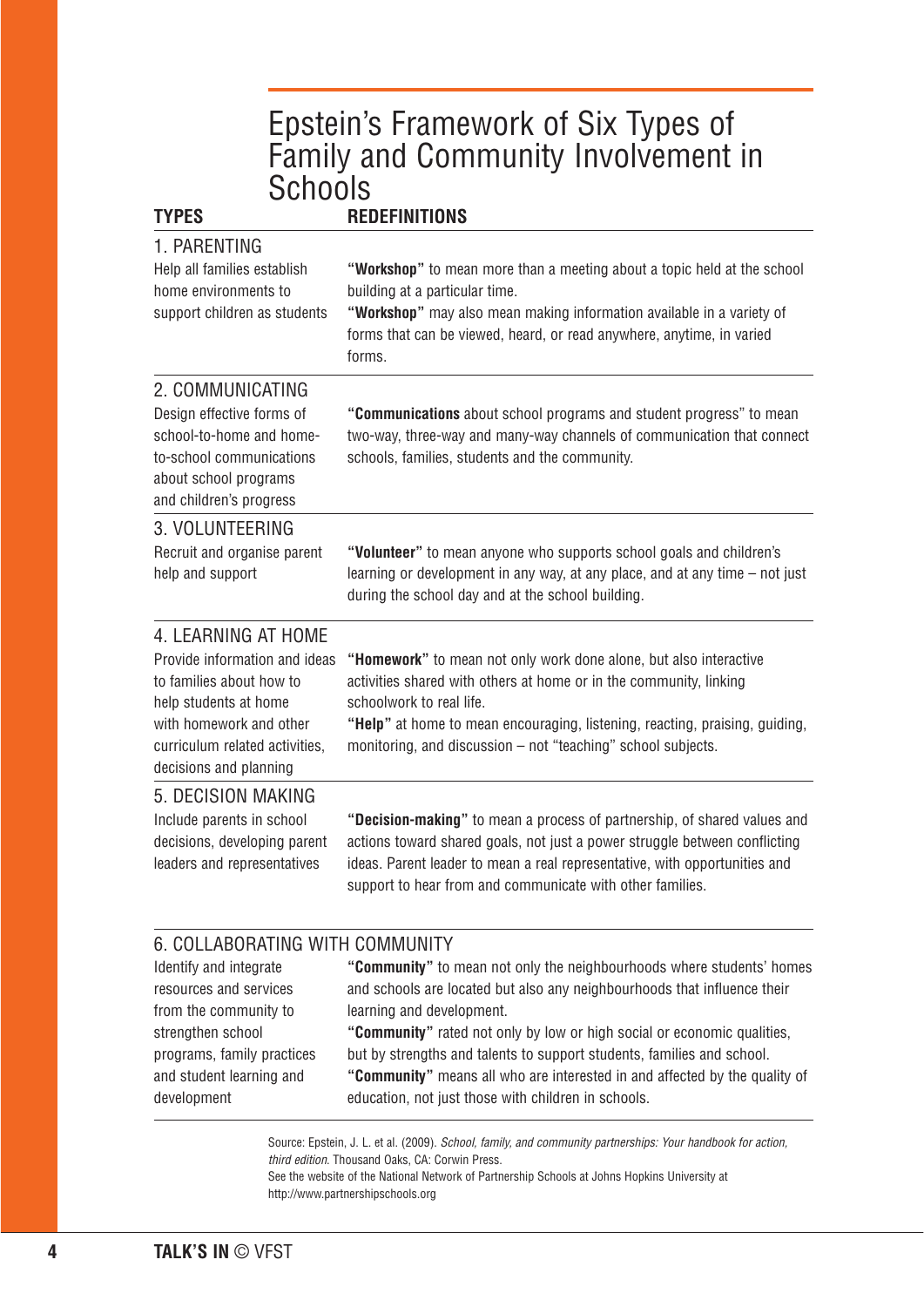# **Acknowledgements**

Many individuals, schools and organisations have given their valuable time and advice, and shared their experiences in the development of Talks' In. Special thanks to the following:

- Cleeland Secondary College, Dandenong
- Holy Eucharist Primary School, St Albans
- Lalor Primary School
- Maroondah Secondary College
- St Albans Primary School
- St Anthony's Primary School, Noble Park
- South Sudanese community members
- Springvale English Language Centre
- Springvale Primary School
- Thomastown Primary School
- Western English Language School (WELS)

This resource has been developed by the Service Innovation Team at Foundation House and documented by Sharrin Murphy.

Many thanks to the following for their funding contribution to the development, trialling, and documentation of Talk's In:

- Department for Victorian Communities
- Refugee Education Partnership Project
- Helen McPherson Smith Trust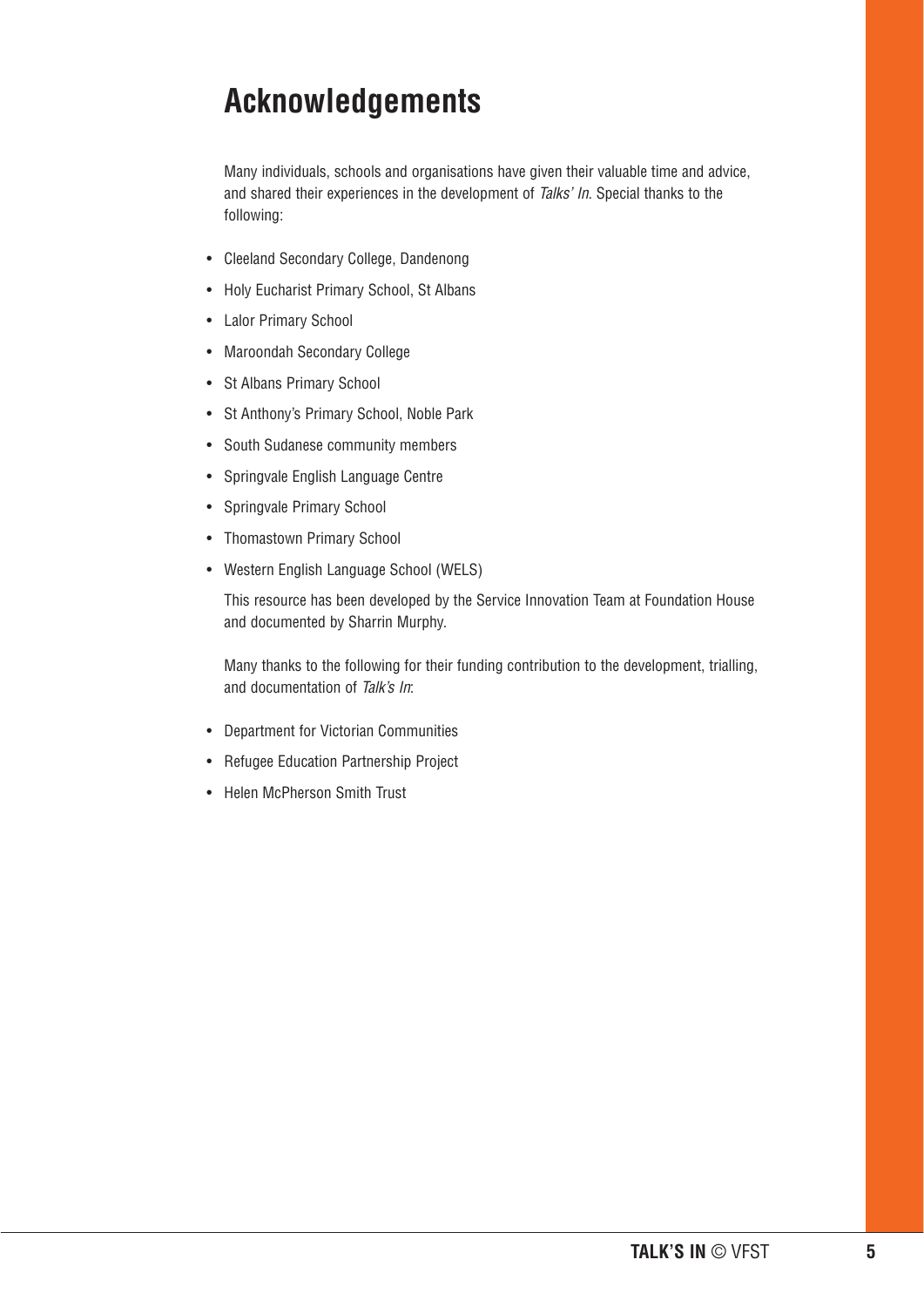# **VFST school resources**

This resource adds to those school resources previously developed in the context of VFST's work with schools. Other resources produced include:

- A Guide to Working with Young People who are Refugees (2000) includes the Kaleidoscope Program
- The Rainbow Program for Children in Refugee Families (2002)
- HealthWize Health Literacy Teaching Resource for Refugee and Other ESL Students (2004)
- Taking Action Human Rights and Refugee Issues Teaching Resource (2004)
- School's In for Refugees Whole-School Guide to Refugee Readiness (2004)
- Education and Refugee Students from Southern Sudan (2005)
- Klassroom Kaleidoscope A program to facilitate connectedness and well-being in the culturally diverse classroom (2007)

The resources are targeted at English as a Second Language Schools and Centres, primary and secondary mainstream schools and other educational settings. Copies can be downloaded from the website.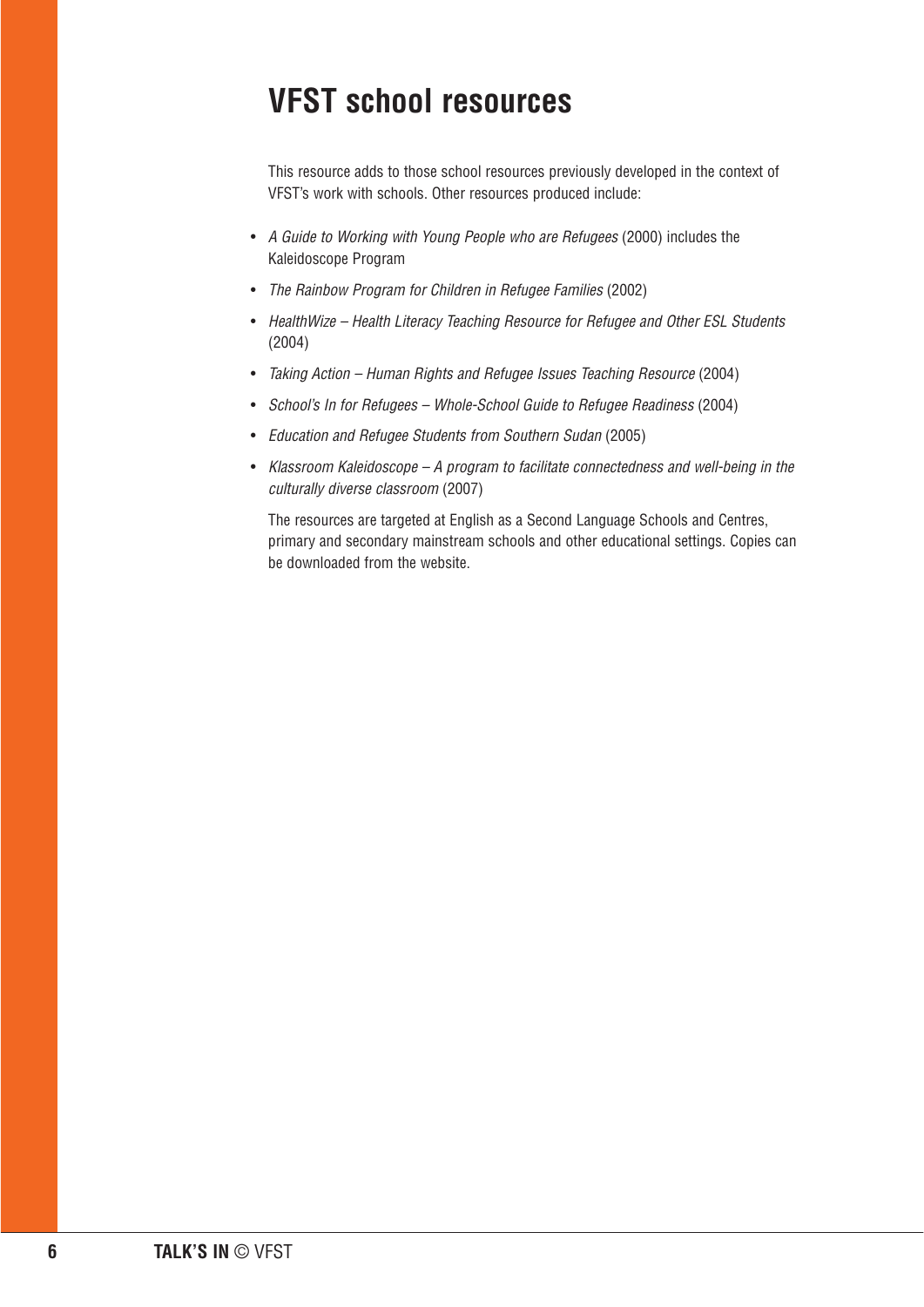# Contents of this resource

Talk's In is divided into 3 sections.

**Section 1** provides general background information on the development of the resource.

**Section 2** describes the program in more detail and outlines a number of issues that schools need to consider when implementing the workshops. It includes a checklist of tasks that will assist with planning and preparation. A short PowerPoint presentation for school staff is also provided.

**Section 3** provides detailed plans for each of the four workshops. It outlines the suggested topics to be covered and includes some activities to encourage interaction and discussion amongst the participants. It includes an optional set of PowerPoint slides to use at the workshops.

# **Background**

In 2005 Foundation House participated in a community development project with the South Sudanese community of Brimbank in the western metropolitan region of Melbourne. The project involved an extensive consultation process with community representatives and leaders to identify areas of concern for them in the resettlement process. It is described in the report Coming together: Two cultures, one life.

Education emerged as one of the priorities, and Foundation House worked in partnership with the South Sudanese community and St Albans Primary School to develop a strategy for engaging families of refugee background in their children's education. A series of four workshops for families of refugee background was developed by the school community and delivered at the school. The workshop topics covered a range of education-related issues identified by the school together with the Sudanese community. The resulting model was subsequently trialled in several schools, and the workshops have been adapted to suit both primary and secondary school settings. The program described in this resource incorporates the collective experiences of those schools who have delivered the workshops, many of which added activities and ideas to the original model. It has been further developed to include an optional PowerPoint slide presentation.

# **Terminology**

This resource uses the term 'family' rather than 'parents/carers' in recognition of the diversity of family composition amongst refugee-background students. Many have lost or are separated from their biological parents, or are living in extended family arrangements.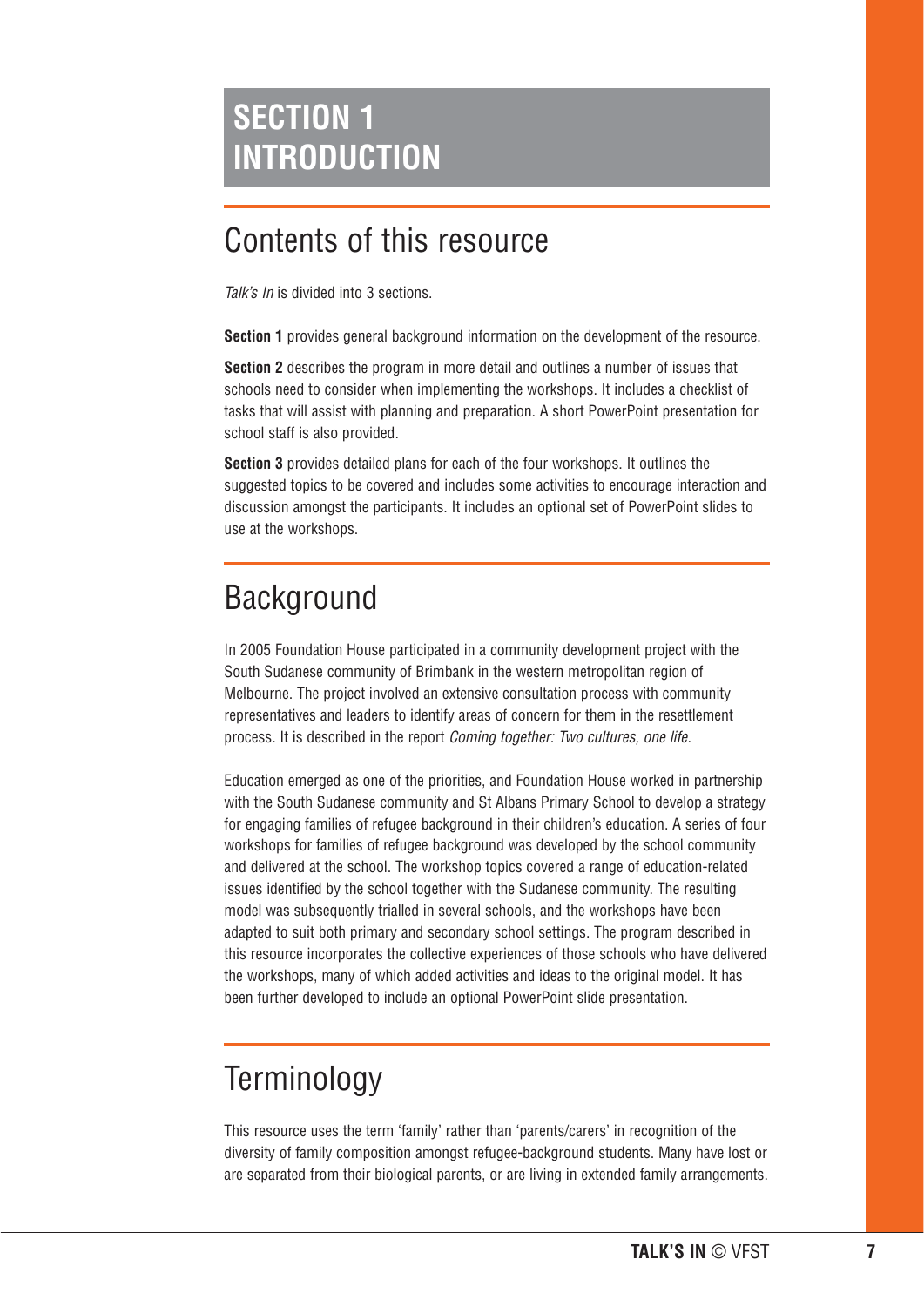# Rationale

In Australian schools, a general understanding of family involvement in a child's education usually includes activities such as communication with teachers and other school personnel, attending school events, assisting with learning at home, or volunteering at school.

Consequently, many teachers and schools are confused and concerned about the perceived lack of involvement in education by families with a refugee background. In Australia we often emphasise a family's presence at school, alongside anything done at home, to gauge their level of support for their child's education. Because many refugeebackground families do not visit their children's schools, it is assumed that they "just don't care". Yet this is rarely the case. Evidence consistently demonstrates that refugeebackground families do care about their children's education a great deal. However, there are often a number of issues at play. These include:

- The process of resettlement in a new country with a different culture is extremely challenging for families of refugee background. Adults have many pressing needs to deal with such as housing, health, employment, etc. They may have little emotional energy available to directly support their child's learning.
- Some refugee background families have limited experiences of formal schooling prior to arrival in Australia, and can find the unfamiliar school environment confusing, intimidating and confronting. Children may have had limited access to formal education either in their country of origin, a refugee camp or in a transit country prior to their arrival in Australia. Thus some children and their parents may be illiterate in their own language.
- Many refugee-background families may be unaware that the school expectation of involvement in children's education includes visiting the school for various meetings and events.
- In many cultures teachers are highly respected and considered to be experts in their field. It is seen as disrespectful to question a teacher or interfere in their work in any way. Thus, in these societies, families rarely visit schools or talk to teachers. It is one of the reasons why refugee-background families find their new role as the school's "partner" confusing.
- Some refugee-background families do not distinguish between education as schooling, and education as upbringing, and are involved in their child's education through their teaching of social skills (for example — how to be respectful). Lack of understanding of the new culture as well as other personal commitments can prevent them from providing additional forms of support.
- Many cultures are relationship-oriented and it is important to develop trust before doing business or discussing problems. The development of informal and positive relationships between families and the school is therefore vital in order to encourage positive communication.
- It can be challenging for refugee-background families to learn how to discipline their children in their new context. Misinformation about acceptable parenting practices and discipline may carry over to education issues.
- In many countries individuals do not have the power to change the infrastructure of established systems. The idea that families can participate in decision-making, or potentially create change in their children's schooling, may be totally unfamiliar.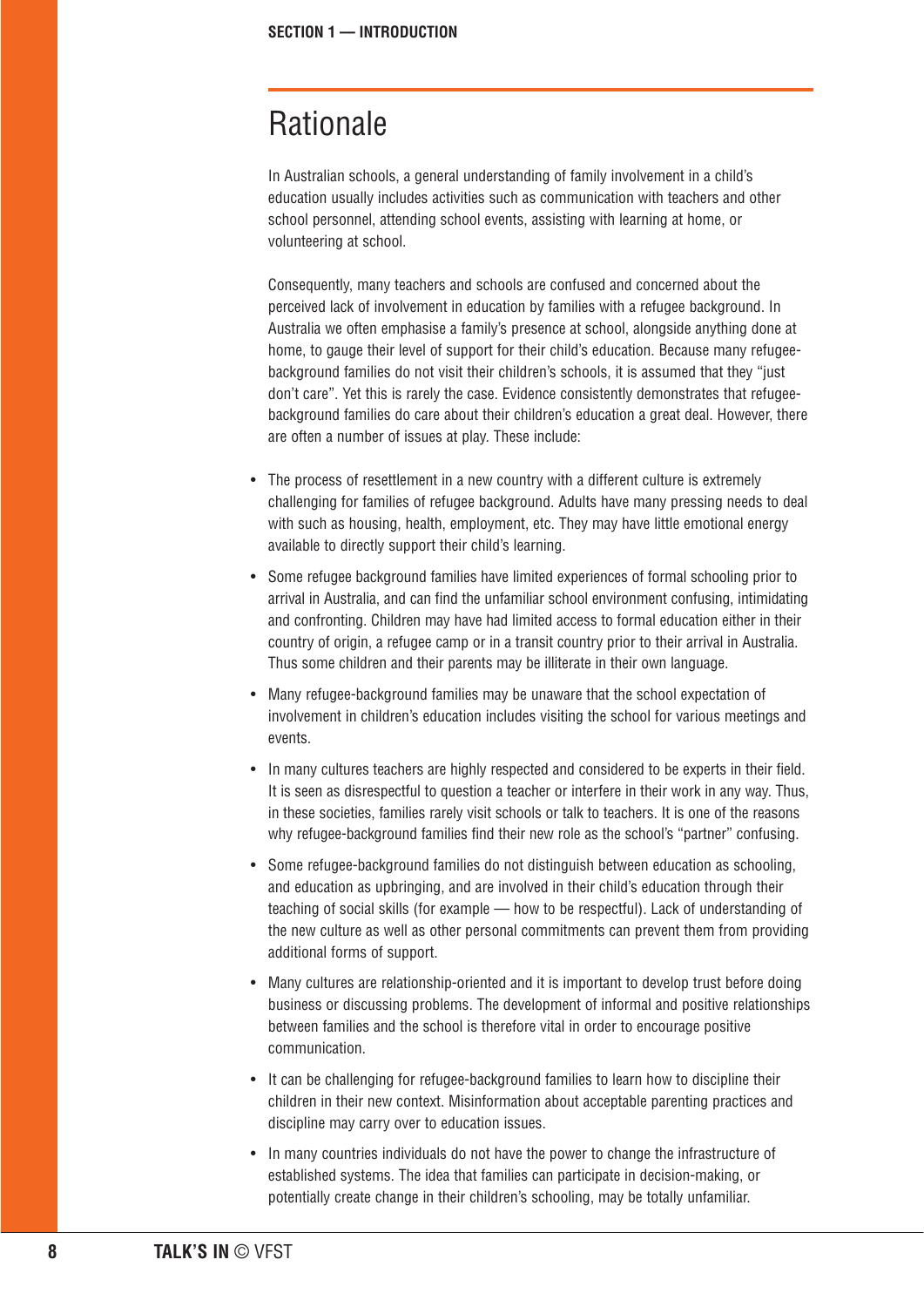# **Objectives**

The purpose of this resource is to strengthen the capacity of school communities at both the primary and secondary levels to provide a supportive and inclusive school environment for students from refugee backgrounds and their families. The process of engaging families in the workshops at the school is designed to promote social connectedness between the families and the school community. The objectives of the workshops are to:

- Develop a positive relationship between families and the school
- Share families pre-arrival experiences of education
- Increase understanding of the Australian (Victorian) education system
- Empower families to have an effective role in their children's learning

# Guiding principles

There are some significant factors to keep in mind when considering facilitating workshops for refugee background families at the school.

- Mutual respect for cultural differences is paramount.
- Understanding the refugee experience, including resettlement issues, and the consequent impact on the ability of families to support their children's learning, is fundamental.
- Acknowledgement that refugee-background families often have enormous strength and capacities to assist their children is crucial.
- Awareness of the variety of family composition is important. Disruption and separation of families through the refugee experience may mean that adults caring for children may not be blood relatives, and extended family living arrangements are common. Schools need understanding and sensitivity when dealing with a variety of family structures and living arrangements.
- Creation of an environment which allows for two-way communication encourages confidence and trust. Parents have a strong sense of responsibility towards their children, and may feel the need to advocate very strongly on behalf of their child, if they perceive that their child's needs are not being addressed by the school.
- Recognition that trust needs to be developed and that successful parent participation in schooling can be a slow process is essential.
- Understanding the ongoing nature of the relationship between families and the school needs to be emphasised. i.e. facilitating the program does not necessarily mean that refugee families will have a good understanding of everything in relation to their children's schooling. It is one approach towards the promotion of an inclusive and supportive environment, and needs to be complemented by other activities and strategies.
- Flexibility and creativity in your approaches to the needs of families at your school will help a great deal in terms of positive relationships and communication.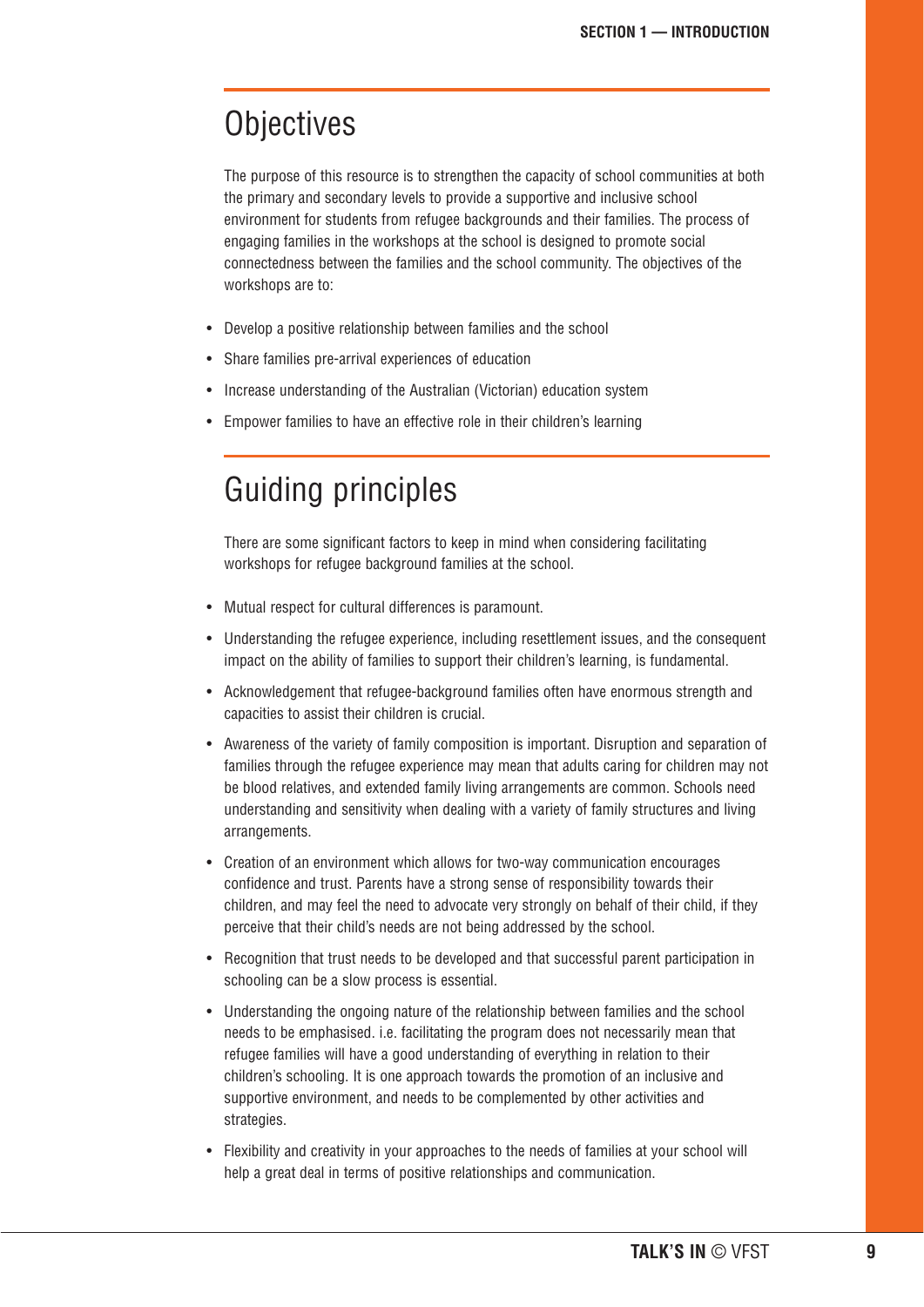# Successful outcomes

Schools which have facilitated the program sometimes had unexpected outcomes which emerged after the completion of the program. Some examples are listed below.

- One community leader who participated in the program subsequently became a school council member.
- Traditional children's stories were shared by a group of mothers each week at school. They were translated, printed and illustrated by students and put into the school library.
- Employment assistance was organised by the school through the Brotherhood of St Laurence for a group of fathers who participated in the program.
- A community tour of the local area in a minibus was conducted for participant families to acquaint them with free/low cost community facilities such as the library, parks, playgrounds etc.
- A regular family forum with interpreters was organised at a secondary school each term by the student welfare coordinator for families to raise issues of concern with the school.

# Useful resources

**Family-School and Community Partnerships Bureau** — Commonwealth Department of Education, Employment and Workplace Relations (2008)

The Bureau has been set up to help Australian schools, families and communities build sustainable, collaborative, productive relationships. Much of this website and the Bureau itself draws on a document called Family-School Partnerships Framework — A guide for schools and families which can be downloaded from the website. www.familyschool.org.au

**Opening the School Gate — Centre for Multicultural Youth (2006)** 

This resource is to assist schools to engage families from Cultural and Linguistically Diverse (CALD) backgrounds within the school community. It is available to download on the CMY website.

www.cmy.net.au

#### **Raising Children in Australia** — Foundation House (2007)

This resource was developed to assist service providers to cater for the needs of African parents of children in the 0-5 year age group. It includes a DVD for families which is available in 11 African languages. It is available to download from the website. www.foundationhouse.org.au

#### **Welcome to Primary School** — Queensland (2007)

This resource was developed as an orientation pack for primary schools to welcome families from refugee and migrant backgrounds. It includes a multilingual CD with PowerPoint templates and two multilingual DVDs. It is available to order from — St Brendan's Catholic Primary School, Hawtree St, Moorooka, QLD 4105 Tel: 07 3275 2081 Fax: 07 3216 7873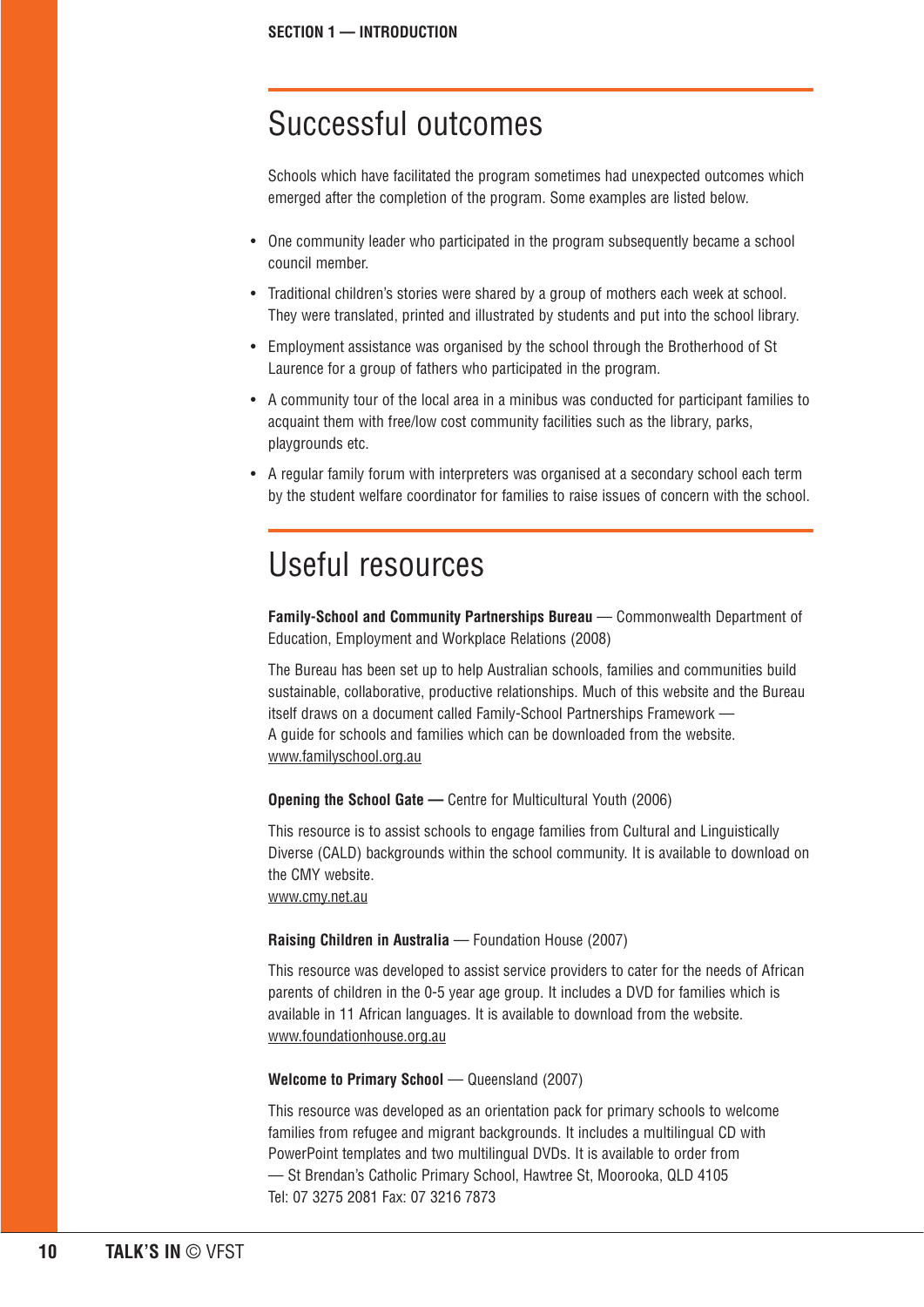**Talking in Tune** — Department of Education and Early Childhood Development, Victoria (2006)

This guide consists of a 30-minute video or DVD, and a written guide to working with interpreters in schools. It is also available as a CD for personal use on a computer. The resource consists of seven scenarios designed to highlight common pitfalls and effective strategies when working with interpreters. It is available to order from:

Languages and Multicultural Education Resource Centre (LMERC), 150 Palmerston Street, Carlton, VIC 3053

Tel: 03 9349 1418 Fax: 03 9349 1295

# Useful websites

Families Matter — www.familiesmatter.org.au Student Wellbeing Action Partnership — www.edfac.unimelb.edu.au/swap Australian Council of State School Organisations — www.acsso.org.au Australian Parents Council (APC) — www.austparents.edu.au Victorian Parents Council — www.vicparentscouncil.vic.edu.au

# Other strategies

**Saturday workshop** — a combined workshop for parents of refugee background students was organized by a number of secondary schools together, to share information between the families and the schools, as well as provide an opportunity for families to raise any issues of concern in relation to their children's learning. The day was organized and facilitated by the Multicultural Education Aide (MEA), with direct participation from the ESL teachers and the school support services officers.

**Community conversations** — a series of twilight workshops after school for families of refugee background were held by the principal of a primary school. The principal was interested to find out what were the main issues for parents, and encouraged them to raise any issues of concern. Each cultural group had a separate workshop with appropriate interpreters provided. The school intends to develop a whole school response to address the concerns raised.

**Sewing workshops** — regular sewing workshops were organized at one primary school for the mothers of refugee background students to come together at the school. At these sessions much useful information between the families and the school was informally shared. As a result, the school had an increased understanding of the issues for these families, and was better able to plan positive strategies to support them.

**Student/teacher/parent meetings** — a secondary school organised 3-way discussions with their students of refugee background involving the teacher, the student, and their carer (with an interpreter), to establish learning goals for the student.

**Computer classes** — a primary school welfare officer organised a series of practical lessons during the afternoon at school in the computer room for families of refugee background. The lessons involved hands-on sessions working on the practice driving instruction tests online and other online activities.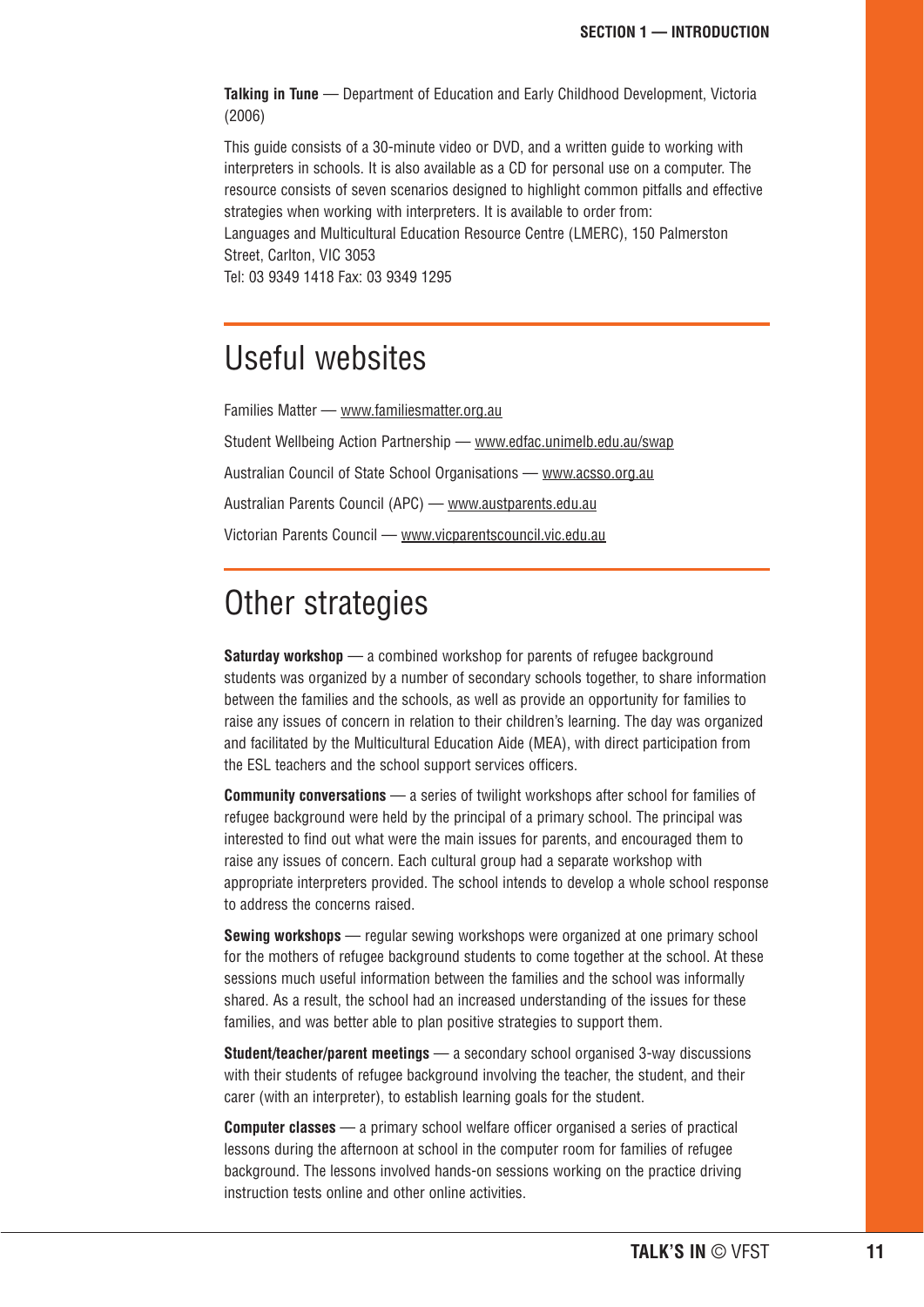#### **SECTION 1 — INTRODUCTION**

**English speaking classes** — a primary school organised for teachers from Adult Multicultural Education Services (AMES) to come to the school and deliver English speaking classes to the families of refugee background in one of the classrooms.

**Citizenship preparation** — one secondary school supported some parents of refugee background who were applying for citizenship to practise the test online using computers at the school.

**Playspot** — one primary school organised for the local library to come to the school once a week with toys and books suitable for mums and pre-schoolers to borrow.

**Family activity nights** — many primary schools conduct family nights with an educational focus, such as Family Maths, Family Science. These are wonderful opportunities for families of refugee background to interact with other families at the school in a fun and informal environment. One school provides a BBQ at each of these community evenings.

**Cultural storytelling** — one primary school incorporates stories from other cultures into the curriculum. The Multicultural Education Aide tells stories from their culture, and the children contribute stories from their own cultures. One school organised a story telling evening where they shared stories from different cultures.

"**Creating Conversations"** — this DEECD program is designed for secondary school students and their families. It involves students facilitating discussions with families about drug related issues. The manual is intended to support school communities plan these events and can be downloaded from the DEECD website.

**Multicultural women's group** — the primary welfare officer at one school organised a series of speakers to come to the school and present information on a range of topics suggested by the group. The topics included parenting, consumer affairs, women's health, child development, immigration advice, skill-sharing, nutrition etc.

**Mother / daughter afternoon tea** — the year 8 level coordinator organised an afternoon tea for mothers and daughters at the school.

**Father / son nights** — a primary school worked with a community health service to facilitate an activity/discussion night for fathers and sons. The community health agency also organised a weekend adventure camp for a small group of fathers and sons.

**Parent gatherings** — one school has set up a regular time each fortnight when parents are invited to come to the school and raise any issues of concern, get any information about the school programs, and receive copies and explanations of all the documents that have been distributed to the students and families in the previous fortnight.

**School canteen** — some mothers at the school have encouraged the mothers of refugee background to come to training sessions in the school canteen. The new arrival mothers are then mentored, and when they are confident with the canteen procedures, they are put onto the school canteen roster.

**Community gardens** — parents from different cultures are rostered to care for a community vegetable garden located within the primary school grounds. They participate in a roster system for weekends and holidays.

**Harvest festival** — one school organised a festival to celebrate the harvesting of the produce from the community garden, and invited other schools with community gardens to participate in the harvest activities.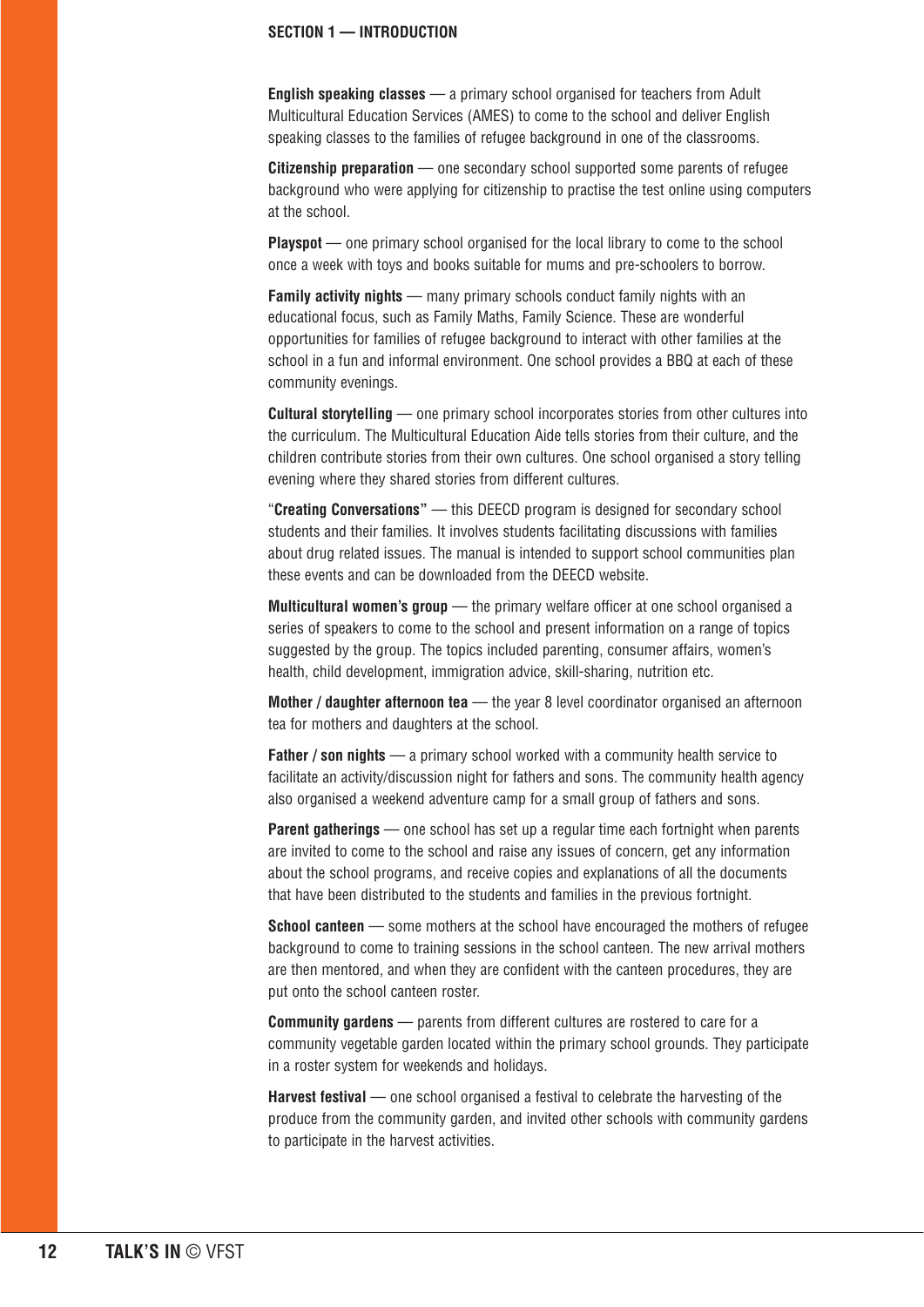African drumming workshop — one primary school organised a large-scale musical celebration of cultural diversity by having a drumming workshop at the school. Each of the 300 students had an individual drum and actively participated in learning some drumming skills. The session culminated in everyone contributing to a large group performance.

**Toy library** — one primary school set up a borrowing system in the school library of toys, DVD's, books, games etc for families from refugee backgrounds to take home and use with their children.

**Multicultural day/night** — many schools celebrate the diversity of cultures represented at their school by organising a multicultural event. This may involve cultural groups sharing their culture and traditions through performing a concert item for the school community. The concert is then followed by food from a range of different cultures being shared by the whole school community.

**English speaking, reading and writing sessions** — a primary school has established sessions during school-time for adults to develop their speaking, reading and writing skills in English. Their oldest student in the English speaking class is a 93 year old gentleman!

**Breakfast club** — a primary school has established a breakfast club that invites families to come to school and share breakfast together once a week. Breakfast is provided.

**Workshop follow-up**— It is a good idea to ask participants at the completion of the final workshop what they would like as a follow-up to the program. You may like to refer to the earlier section on successful outcomes for some ideas on how the school can respond.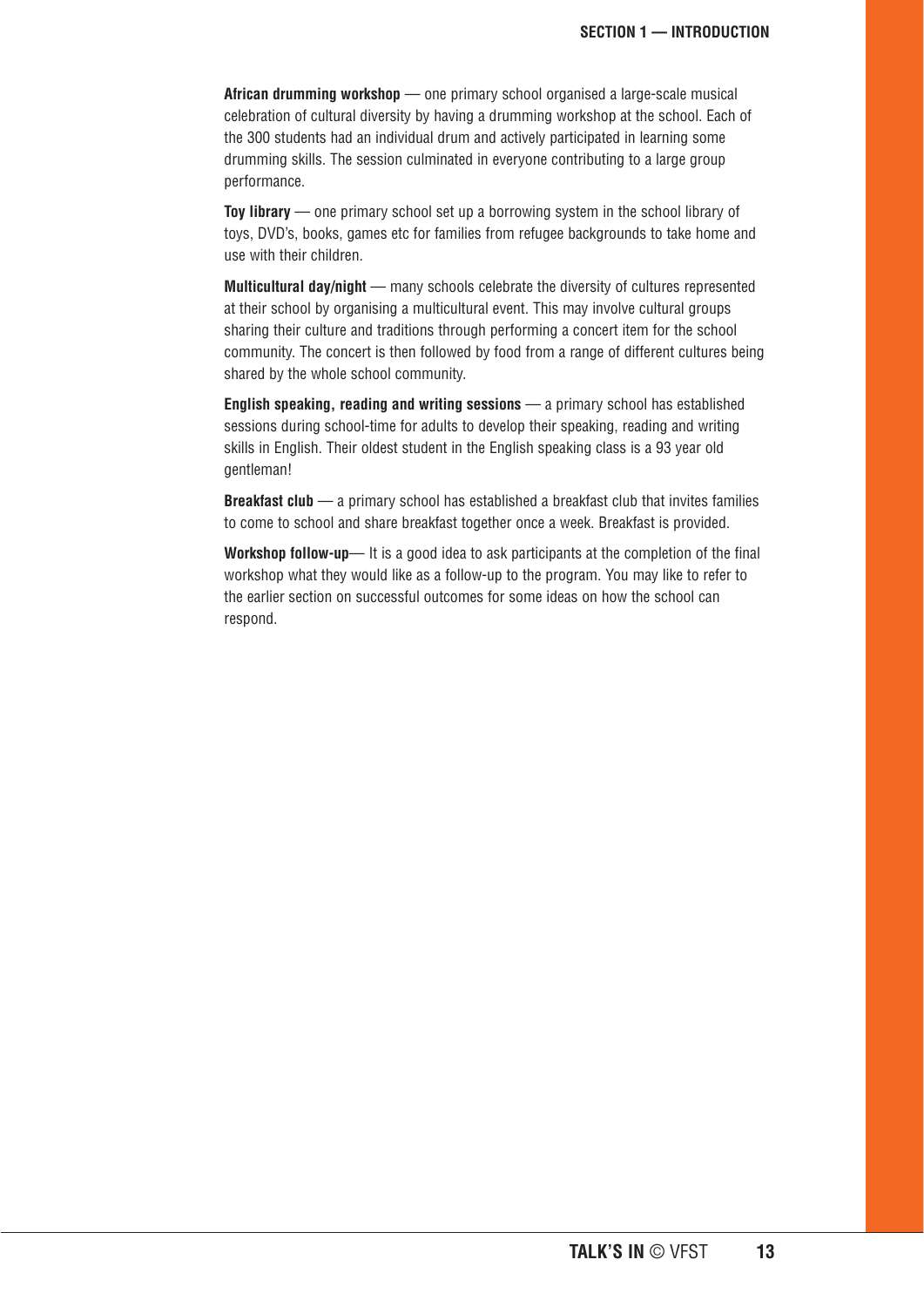# **SECTION 2 PREPARATION & PLANNING**

# Program overview

The topics for each week are suggestions only and schools may wish to add other issues that are specific to their school situation and local community.

| <b>WORKSHOPS</b>                    | <b>TOPICS</b>                                                                       |
|-------------------------------------|-------------------------------------------------------------------------------------|
| 1 — The Australian education system | Our school profile, school council, staff roles,<br>school times, education pathway |
| 2 – Rights and responsibilities     | Values, behaviour, school uniform, homework,<br>student reports, food at school     |
| $3$ — Teaching and learning         | Activity-based learning, subjects, camps &<br>excursions, careers & choices         |
| 4 — Supporting your child           | Helping at home, helping at school                                                  |

# Using this resource

Talk's In has been used effectively in both primary and secondary schools to support students of refugee background, by providing an opportunity for their families to become more engaged in the formal learning process. Schools may wish to use the workshop strategy as it is outlined here, adapting it to their own specific situation, or use the resource as a reference/guide when discussing how to include families of refugee background more effectively within their school community. Schools need to be responsive to the practical needs and circumstances of their own local community. Some schools have set up a regular activity group for families, for example a weekly women's sewing group, or English language classes, and used it as an opportunity to introduce some of the suggested topics and activities in the workshop plans. Most schools have delivered the workshops to a number of different cultural groups at the same time, using an interpreter for each language group.

**Workshop plans** — the material in each of the workshops is designed to take no longer than two hours. Your school may well opt for shorter workshops, and if so, should adjust the content accordingly. It is important for individual schools to tailor the workshops to suit their own circumstances in relation to content, resources, staff, and participants. The workshops are designed to be delivered in consecutive weeks at the school.

**PowerPoint for weekly workshops** (optional) — the workshop plans are linked to a set of PowerPoint slides which accompany this resource for those schools who wish to use this type of presentation. It is recommended that schools adapt the content of the slides to suit their school characteristics, and their objectives. The slides are designed primarily to be used as a prompt for the presenters and interpreters, rather than for the participants. Some schools have chosen not to use a PowerPoint presentation in the delivery of the workshops.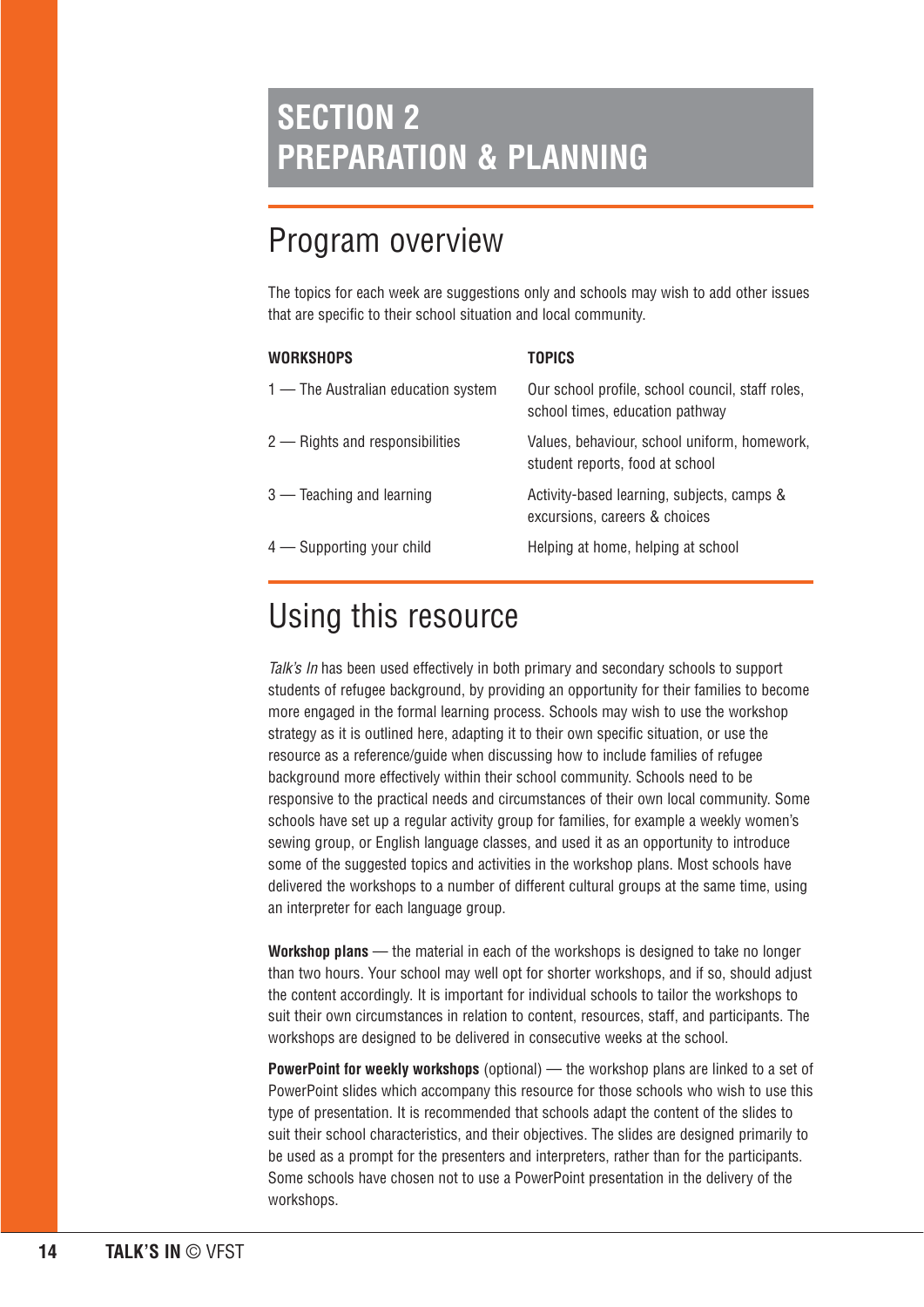**PowerPoint for school staff** — these slides have been designed to provide information to the staff at the school about the content of the workshops. Consider showing this to the whole staff to encourage those interested to assist with the planning and implementation of the workshops.

# Issues to consider

There are a number of issues to consider when planning to implement Talk's In at your school. These include:

**Number of workshops** — your school needs to decide on the number of workshops you will facilitate. This will depend on your school circumstances and community. Four x 2 hour workshops (consecutive weeks) may be beyond the commitment of some families at the school.

**Time and duration of workshops** — workshops should be no longer than 2 hours. If possible, consult with the community/families as to what time is most suitable. Morning sessions seem to be easier for most families.

**School team** — it helps to have a team of people to share the tasks. If you have a Multicultural Education Aide, ensure they have a pivotal role throughout the program. Involve as many other staff as possible. Having the school principal and school council president welcome families at the first workshop demonstrates the value of the program.

**Workshop activities** — staff can assist with the delivery of the workshops in a range of ways. They can lead small group discussions, conduct school tours, accept classroom visitors, prepare take-home resources, demonstrate classroom activities, organise any equipment needed, model subject activities, set up workshops room, organise refreshments, or contribute video/photos of school camps or excursions.

**Workshop material** — the presentation needs to be appropriate for the audience. Include visual material to illustrate verbal explanations, for example — photos, videos, pictures, relevant objects. Avoid using extensive written material in handouts, and use the PowerPoint slides as cues for presenters and interpreters.

**Interpreters** — always provide professional interpreters, even if families don't request them. It is useful to give the interpreters a written handout of what you intend to cover in each workshop. (The PowerPoint slide handouts are useful for this). You might like to refer to the Talking in Tune video resource (see **Useful resources** in Section 1 of this document).

**Promotion** — promote the workshops through the students, and in school newsletters, as well as giving personal invitations to each of the families.

**Follow-up** — once information or invitations have been sent home, ask the Multicultural Education Aide to follow-up with regular telephone calls and home visits to every family, to encourage them to participate. It is also important to contact all families personally, immediately prior to EACH workshop as a reminder.

**Attendance** — encourage families to bring friends and extended family members, and consider inviting community leaders and representatives. Encourage other parents from the school to attend the workshops as hosts and friends.

**Venue** — the library, staffroom, hall, spare classroom, multi-purpose room are all possibilities for a suitable location for the workshops.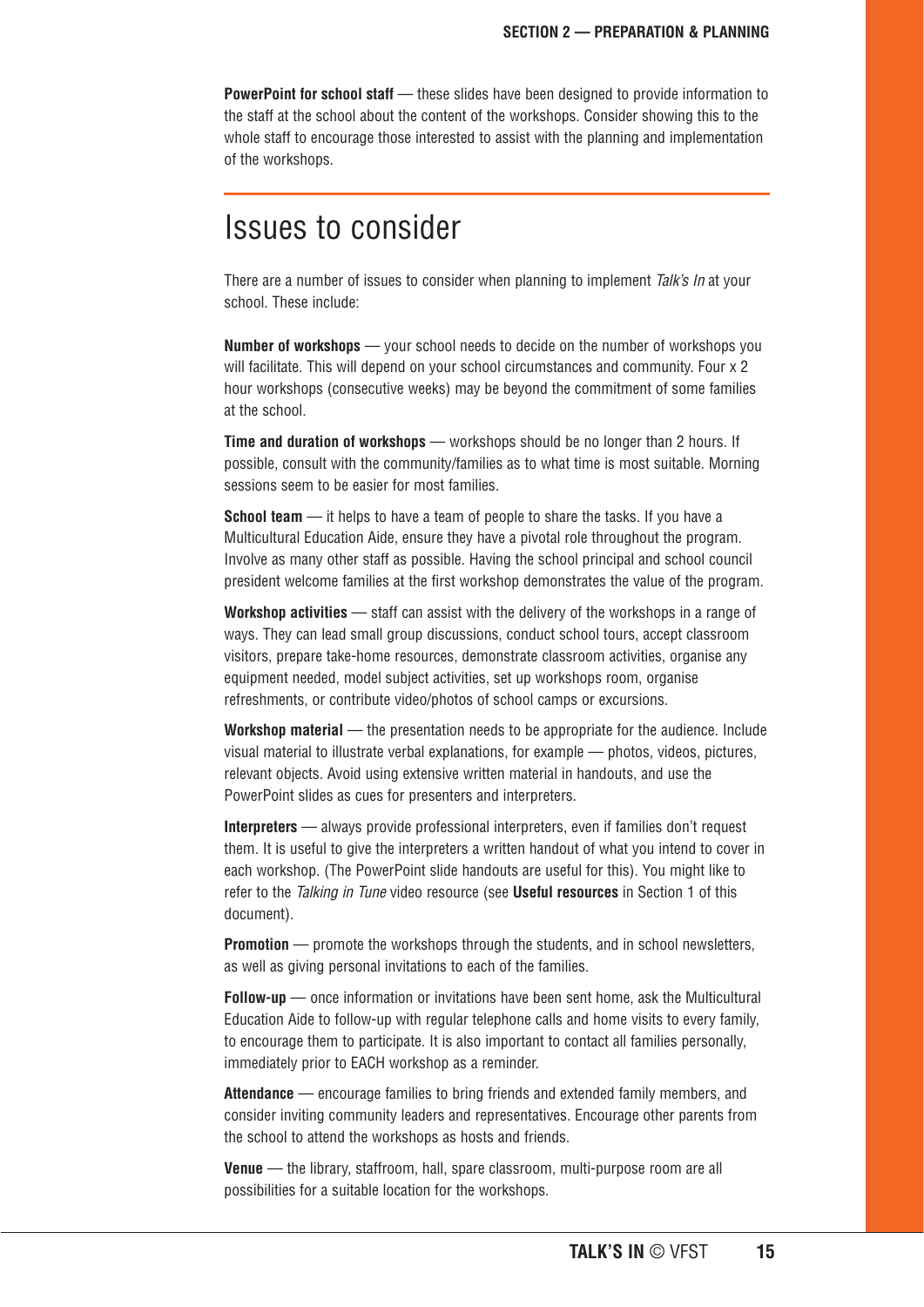#### **SECTION 2 — PREPARATION & PLANNING**

**Seating arrangements** — having the same language groups sharing a table with an interpreter works well; tables in a semi-circle facing the front of the room encourages group sharing and discussion.

**Child care** — it may be necessary to provide child care at the school to enable parents with young children to attend. Experience has shown that this needs to be in fairly close proximity to wherever the workshops are being held.

**Refreshments** — tea, coffee, and biscuits are sufficient and appropriate.

**Take-home resources** — it is a good idea to give families something to take home, either in a show bag at the completion of the program, or after each workshop. A resource that will be useful in supporting their child's learning at home is appropriate (see suggestions below).

# Take-home resources

As part of the program, many schools gave families resources to take home to support their child's learning, either as a show bag at the end of the program, or each week at the conclusion of the workshop.

Some examples of take-home resources are listed below —

- Bingo cards
- 100 most used words (laminated)
- Charts/Posters e.g. times tables
- Labelled photos of key school personnel
- Fridge magnet of school term dates
- Alphabet handwriting strips (cursive script)
- Healthy lunch box ideas
- Laminated school timetable
- School calendar of term events
- Canteen pricelist
- Contact list of key school personnel
- Pack of playing cards
- Illustrated uniform information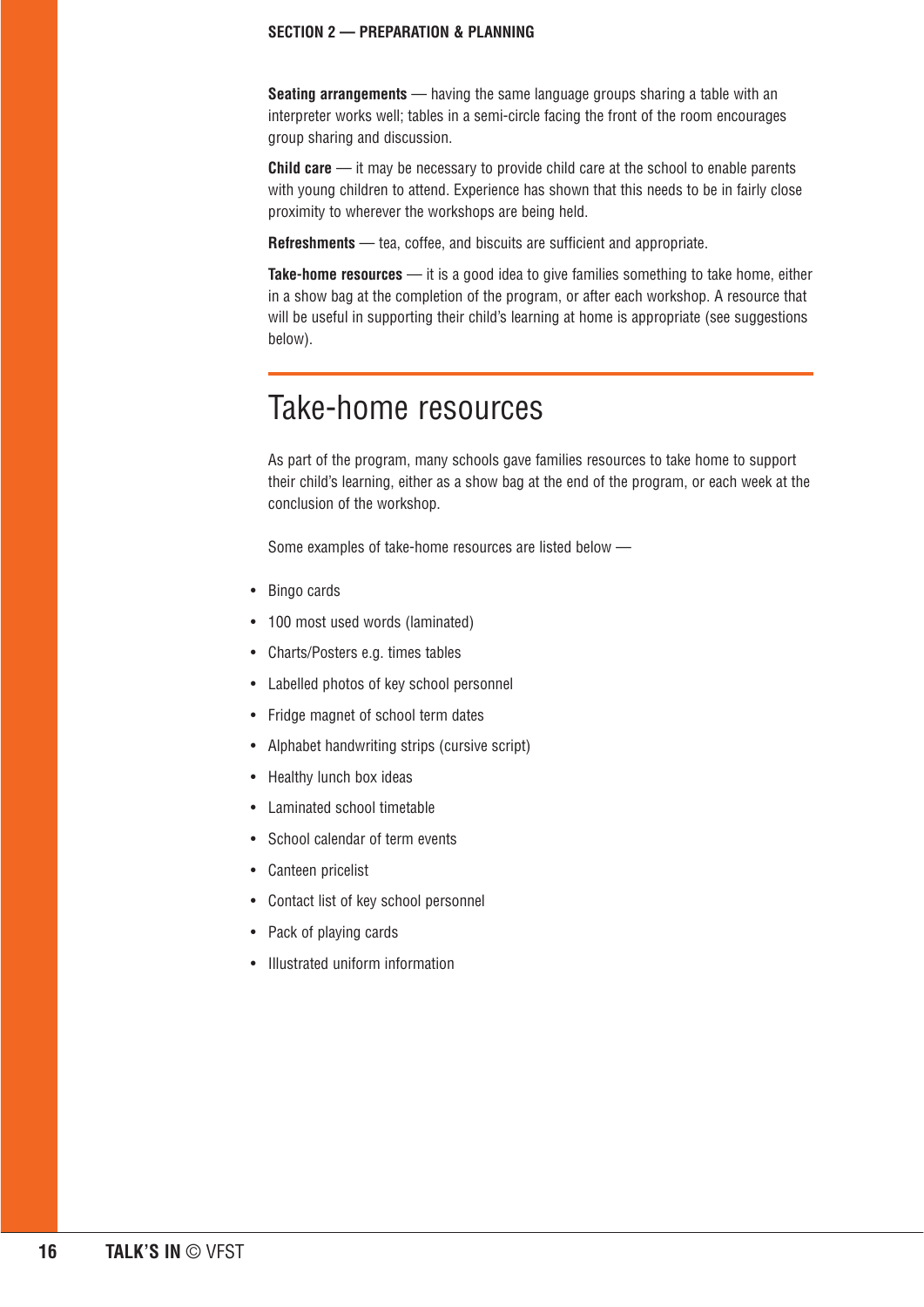# Checklist of tasks

| <b>TASKS</b>                                                                                                         | WHO? | DONE? |
|----------------------------------------------------------------------------------------------------------------------|------|-------|
| Identify school team (include MEA)                                                                                   |      |       |
| Put proposal to school council (with dates & times if possible)                                                      |      |       |
| Finalise dates and present Talk's In program to school staff<br>(using PowerPoint provided)                          |      |       |
| Seek input from community representatives (MEA?)                                                                     |      |       |
| Request input from interested school staff                                                                           |      |       |
| Finalise program content for each of the workshops                                                                   |      |       |
| Adapt/tailor the PowerPoint content to your school                                                                   |      |       |
| Decide on what resources will be needed (data projector,<br>computer, take home resources, school bag, games, video) |      |       |
| Decide on workshops location (library? staffroom?<br>community room)                                                 |      |       |
| Publicise program details in school newsletter (dates, times)                                                        |      |       |
| Print flier/family invitations and organise translations                                                             |      |       |
| Distribute translated written invitations to families                                                                |      |       |
| Follow-up invitations for all families<br>personal contact by home visit or phone call (MEA)                         |      |       |
| Compile written participant list (MEA)                                                                               |      |       |
| Book interpreters ahead for all workshops<br>(preferably same ones each time)                                        |      |       |
| Arrange for refreshments (by parents group?)                                                                         |      |       |
| Organise child care arrangements (supervision, activities)                                                           |      |       |
| Organise any staff to participate in workshops                                                                       |      |       |
| Set up room each week for presentations & refreshments                                                               |      |       |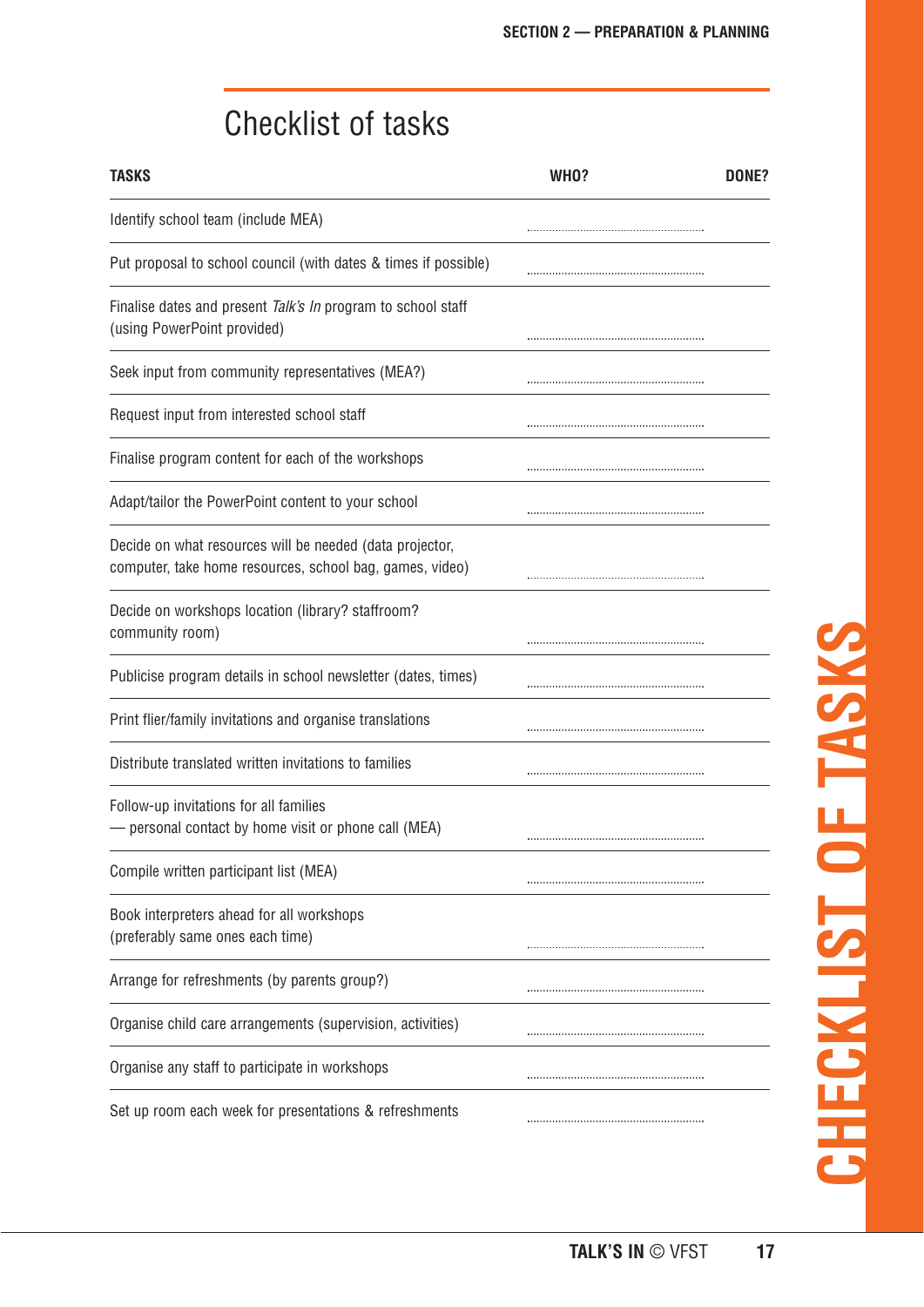#### **SECTION 2 — PREPARATION & PLANNING**

| <b>TASKS</b>                                                                            | WHO? | DONE? |
|-----------------------------------------------------------------------------------------|------|-------|
| Have "welcomer" (students?) in foyer for families who arrive late                       |      |       |
| Invite principal and school council president to Workshop 1<br>(to welcome families)    |      |       |
| Take photos at workshops for school newsletter                                          |      |       |
| Organise take-home resources/show-bag to give families                                  |      |       |
| Organise school tour leaders (Week 1)                                                   |      |       |
| Organise students for uniform parade (Week 2)                                           |      |       |
| Organise packed lunch boxes (Week 2)                                                    |      |       |
| Organise complete school bag (Week 2)                                                   |      |       |
| Discuss (with teachers) and timetable classroom visits (Week 3)                         |      |       |
| Organise teachers to model games, classroom activities,<br>sharing book (Weeks 3 and 4) |      |       |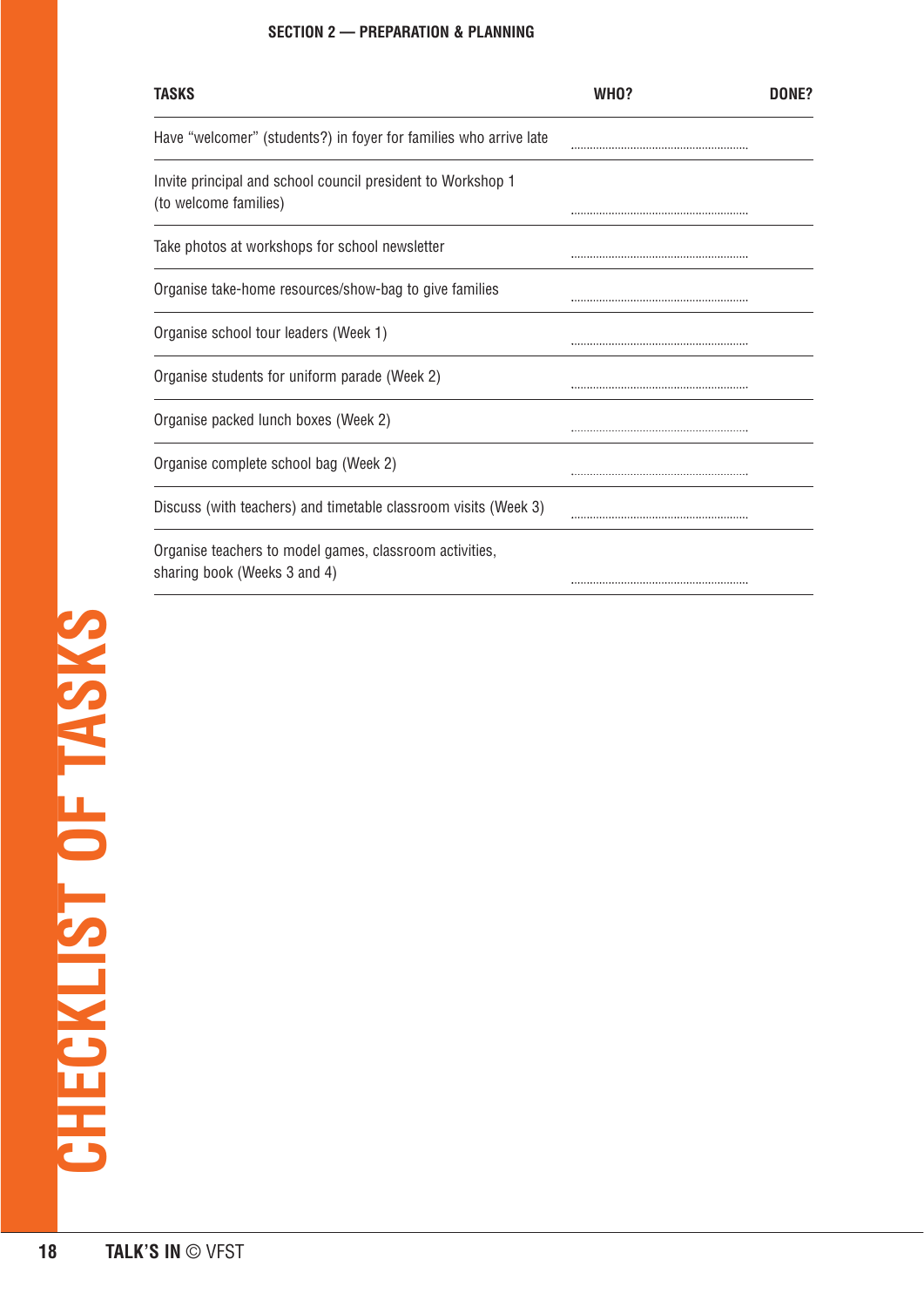# PowerPoint slides for presentation to staff



| de 2 | Program objectives                                                           |  |
|------|------------------------------------------------------------------------------|--|
|      | Develop a positive relationship between families<br>and school               |  |
|      | Share families' pre-arrival experiences of<br>education                      |  |
|      | · Increase families' understanding of the<br>Australian education system     |  |
|      | · Empower families to have an effective role in<br>their children's learning |  |
|      |                                                                              |  |



#### Weekly workshop topics



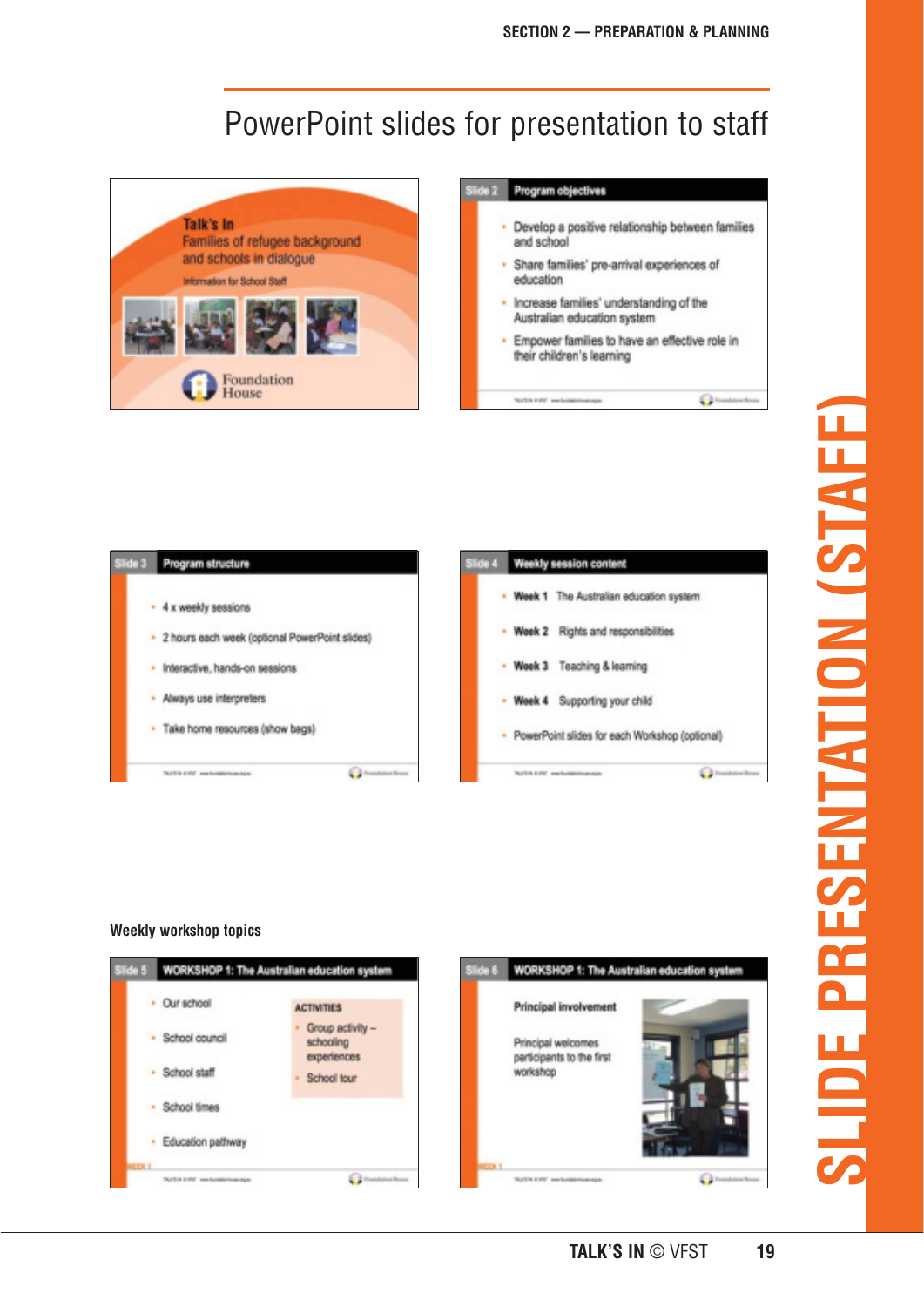#### **SECTION 2 - PREPARATION & PLANNING**









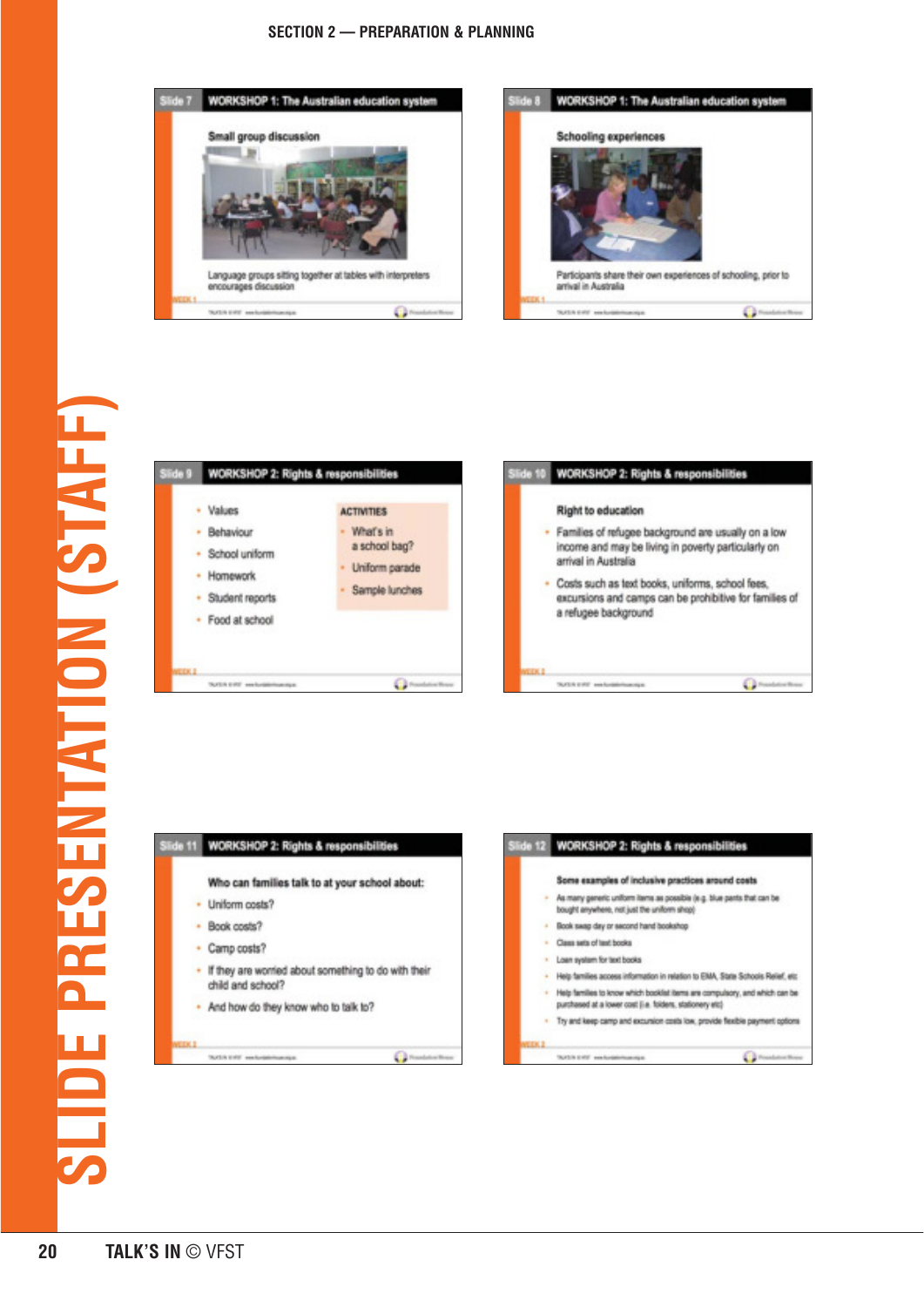#### **SECTION 2 - PREPARATION & PLANNING**



| Slide 15 WORKSHOP 3: Teaching & learning                                                              |  |
|-------------------------------------------------------------------------------------------------------|--|
| Classroom visits                                                                                      |  |
|                                                                                                       |  |
|                                                                                                       |  |
| Participants visit different classrooms in small groups to<br>observe teaching and learning in action |  |
| TAXTER EVER was horizontecommuni-                                                                     |  |







WORKERT embroidments

**C** Fondation Boys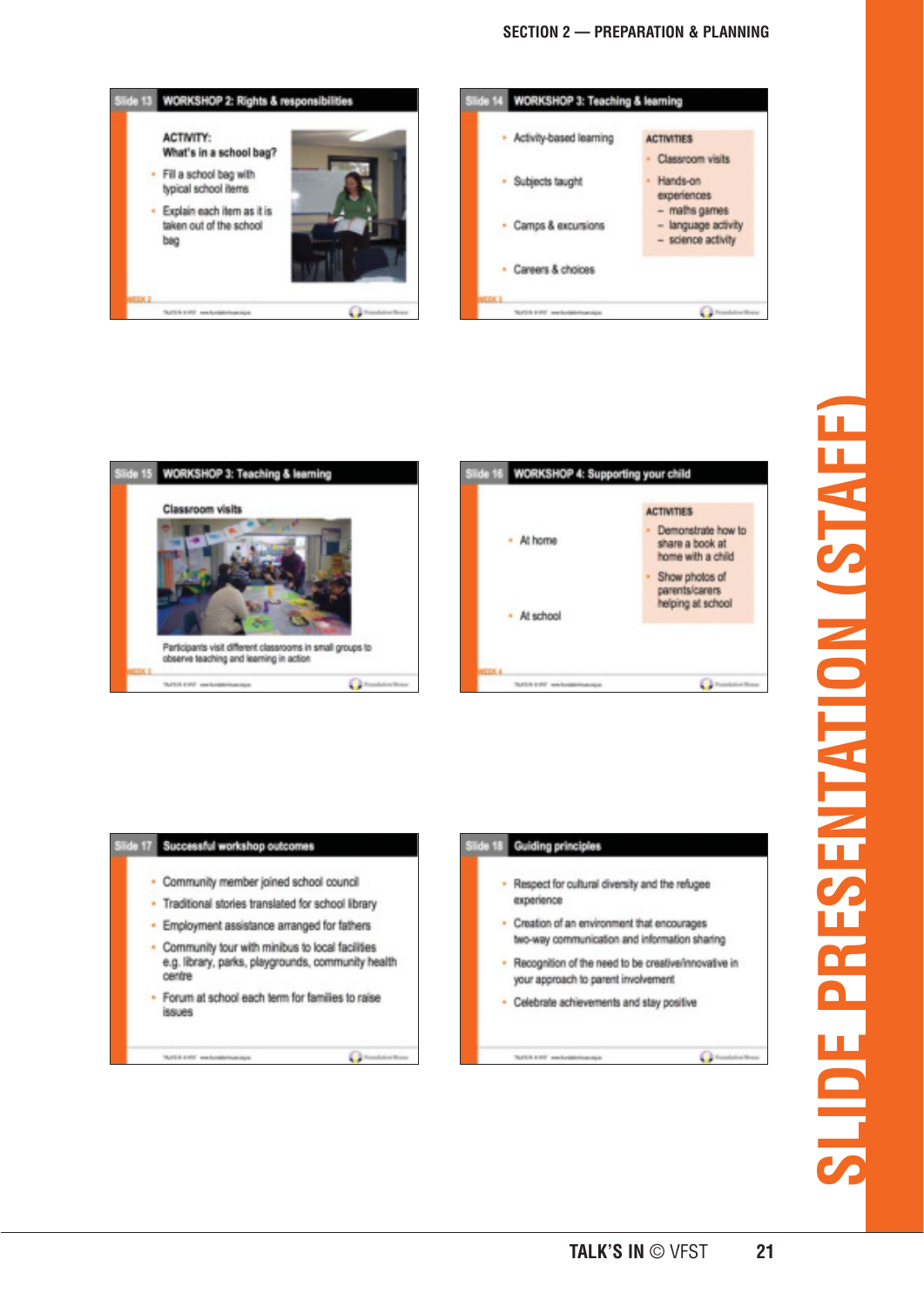# Workshop outlines

| <b>WORKSHOPS</b>                                | <b>TOPICS</b><br>CONTENT                                                                                                                            | <b>ACTIVITIES</b>                                                                                                              |
|-------------------------------------------------|-----------------------------------------------------------------------------------------------------------------------------------------------------|--------------------------------------------------------------------------------------------------------------------------------|
| Week <sub>1</sub><br><b>SLIDES</b><br>$1 - 17$  | The Australian Education System<br>Our school<br>School council<br>School staff<br>School times<br><b>Education pathway</b>                         | Group sharing - schooling<br>$\bullet$<br>experiences<br><b>School Tour</b><br>$\bullet$                                       |
| Week <sub>2</sub><br><b>SLIDES</b><br>$18 - 24$ | <b>Rights &amp; responsibilities</b><br>Our school values<br>Behaviour at school<br>School uniform<br>Homework<br>Student reports<br>Food at school | • What's in a school bag?<br>Uniform parade<br>$\bullet$<br>Sample lunches<br>$\bullet$                                        |
| Week <sub>3</sub><br><b>SLIDES</b><br>$25 - 29$ | <b>Teaching &amp; learning</b><br>Activity based-learning<br>Subjects taught<br>Camps & excursions<br>Careers & choices                             | <b>Classroom visits</b><br>$\bullet$<br>• Hands-on experiences<br>- maths games<br>- language activities<br>- science activity |
| Week 4<br><b>SLIDES</b><br>$30 - 32$            | <b>Supporting your child</b><br>Helping at home<br>Helping at school                                                                                | Model reading activity<br>$\bullet$<br>Photos of helpers at school<br>$\bullet$                                                |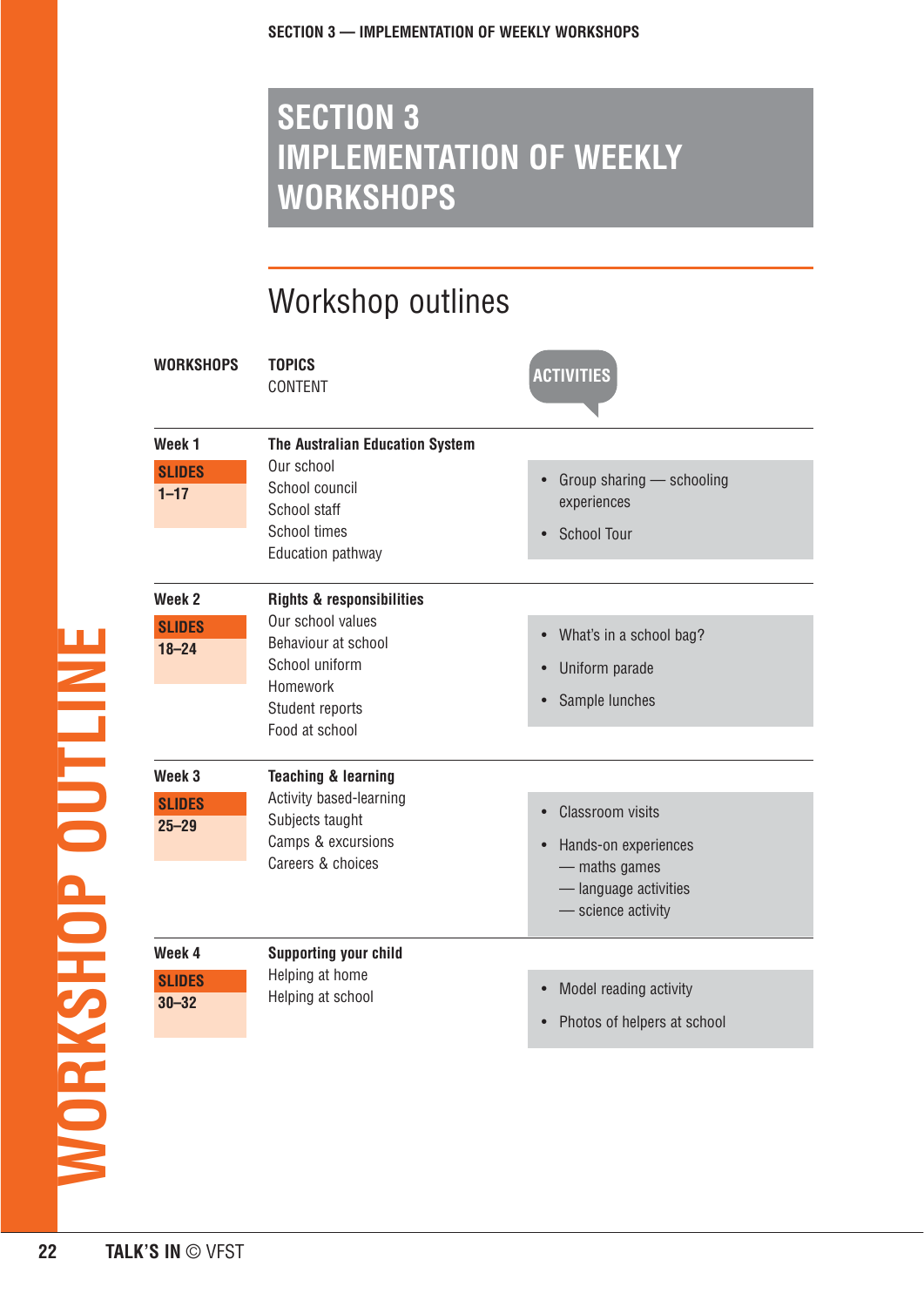# **Workshop Plans**

WEEK

1

# The Australian Education System

#### **Aims**

Australia

own culture

• To familiarise families with our school • To assist families to understand the education system in

• To enable families to share their experiences of schooling from their

#### **Topics**

- Our school
- School council
- School staff
- School times
- Education pathway

#### **Resources**

- Butchers' paper
- Textas
- Data projector
- PowerPoint
- Take home resource
- **Refreshments**
- Tour guides

# Consideration

This workshop provides a great deal of information for participants to absorb. It is important for facilitators to gauge the progress of the workshop and adjust the pace and content accordingly. Interpreting a wide range of information can be demanding on both the interpreter and the participants. Facilitators may choose to move some topics to the following weeks and ensure there is time for a break from delivery of information. Also always ensure there are opportunities for questions from participants.

# Preparation

- Ensure room is set up with chairs, computer, data projector.
- Have large sheets of butchers' paper and pens available.
- Make sure refreshments are available for early arrivals.
- Organise for guides to take groups on the school tour.

**WEEK 1**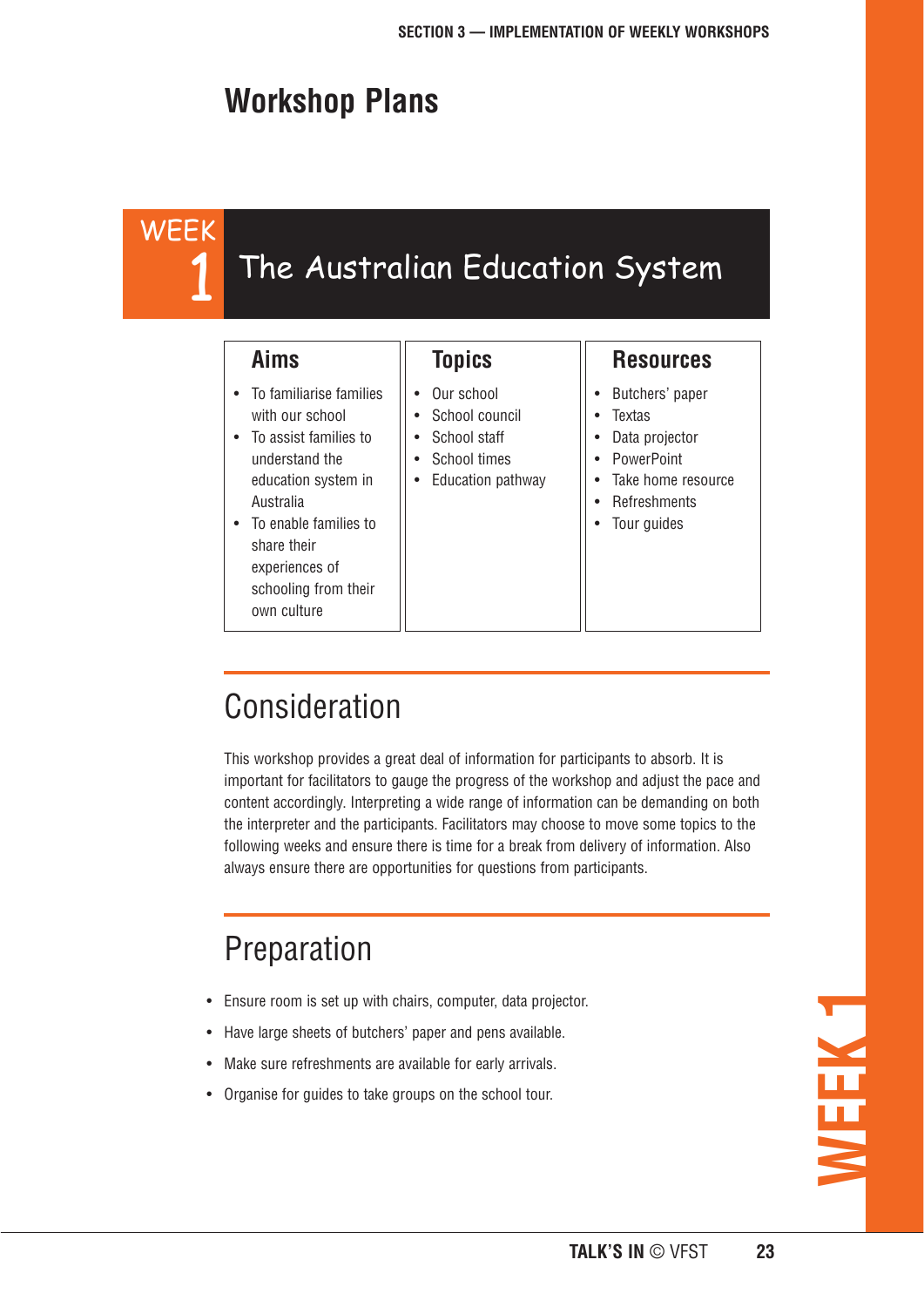# Introduction

#### **Welcome**

**SLIDE 1**

Welcome participants (by principal & school council president) [SLIDE 1-Talk's In]

Introduce facilitators and have participants & interpreters introduce themselves.

#### **Suggested format**

Explain that the format of the workshop will involve facilitators addressing the content topics and using slides as prompts.

Explain that the workshops will be flexible to allow time for sharing information, asking questions and engaging in discussions.

#### **Objectives**

Present the objectives of the workshops [SLIDE 2 — Program objectives]

#### **Weekly content**

**SLIDE 3**

**SLIDE 2**

Present the content for the 4 workshops. [SLIDE 3 — Weekly workshops]

Ask if there are any questions from participants or interpreters. Are there any other issues that do not seem to be included in the program?

# Main Content

**SLIDE 4**

**SLIDE 5**

Present the topics for Workshop 1 [SLIDE 4 — Week 1: The Australian education system]

#### **School profile**

**WEEK 1**

Present a brief profile of your school numbers of students, number of staff, structure of class groups, curriculum content, special programs offered, (e.g. ESL provision, bike education, camps, music, traffic safety, etc). [SLIDE 5 — Our school]

#### **School council**

**SLIDE 6**

Explain how each school is managed by its own school council, with reference to its structure and the role of families. [SLIDE 6 – School council]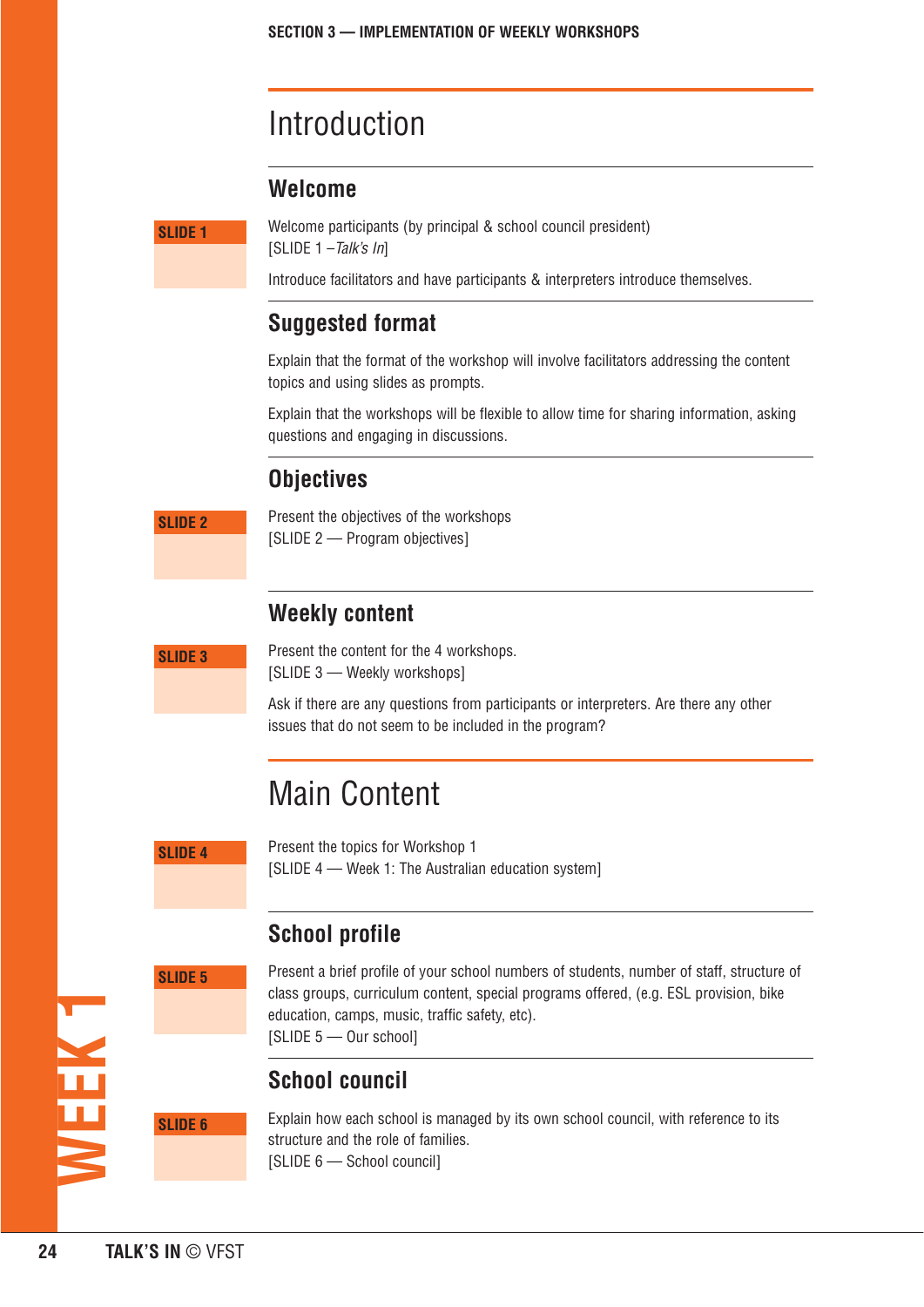

#### **School staff & roles**

Give an outline of how the school operates by explaining the school staff and their roles. Put photos on slides if possible. [SLIDE 7 (Primary) — School staff] [SLIDE 8, 9 (Secondary) - School staff]

Ask each language group to discuss together and reflect on their

**SLIDE 10**

**SLIDE 7** (Primary)

**SLIDE 8**

Use the slide (or a handout) to assist facilitators and interpreters with discussion topics which could include size of classes, uniforms, lunch arrangements, school reports, discipline procedures, classroom activities, length of school day, parent involvement etc. Ask facilitators to make notes on butchers' paper. Each small group shares their discussion with the whole group through their interpreter.

#### **ACTIVITY**

Have staff (or student) volunteers take participants (in small groups if possible) on a brief outside tour to show them the different areas of the school environment e.g. office, classrooms, playground, gymnasium, home economics, art-room, library,

| <b>SLIDE 11</b> |
|-----------------|
| (Primary)       |
| <b>SLIDE 12</b> |
| (Secondary)     |

Describe a day at your school including start time; morning session times; recess time (outside, teachers on yard duty); lunchtime (eat lunch inside?); afternoon session times; home time. Primary schools may wish to mention that families are welcome to attend the weekly school assembly.

[SLIDE 11 (Primary) — Our school times] [SLIDE 12 (Secondary) — Our school times]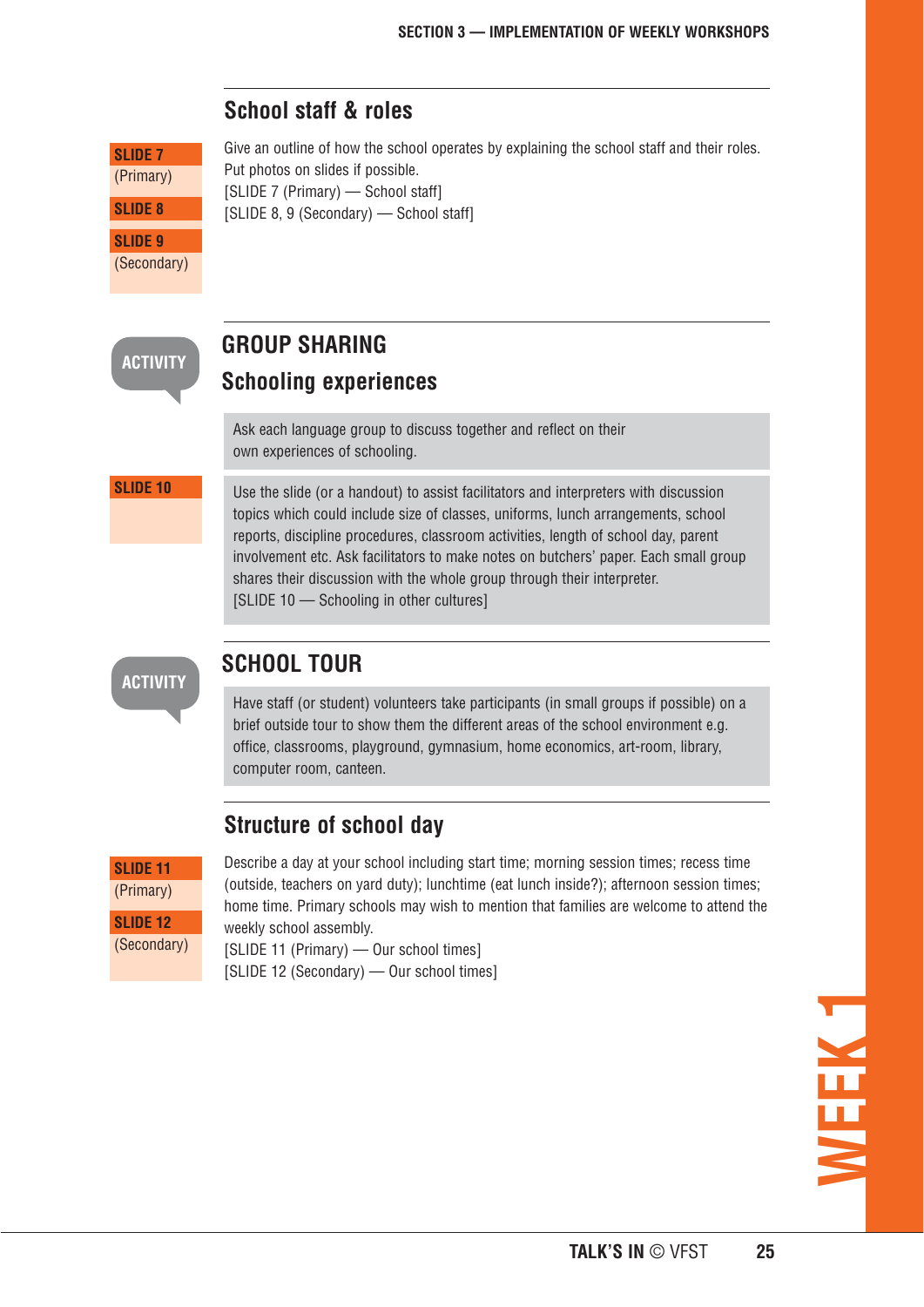#### **Education pathway**

| <b>SLIDE 13</b> |
|-----------------|
| <b>SLIDE 14</b> |
| <b>SLIDE 15</b> |
| <b>SLIDE 16</b> |
| <b>SLIDE 17</b> |
|                 |

Describe the Victorian education system, and outline the usual path most Australian-born children will follow i.e. kindergarten, primary school, secondary school, career pathway.

[SLIDE 13 — Education pathway]

[SLIDE 14 — Age 4 — Kindergarten]

[SLIDE 15 - Age 5 to 12 - Primary school]

[SLIDE 16 - Age 12 to 17 - Secondary school]

[SLIDE 17 — Age 17+ — Career pathway]

Acknowledge that it may be a very different experience for their children, particularly if they have suffered trauma, or are older and have had major disruptions to their schooling. This can lead to significant challenges and difficulties in their learning . Let's talk about it.

#### **Conclusion**

Explain that a great deal of content was covered in this workshop and encourage participants to stay behind and talk, or approach the staff at a later time if they would like to discuss any of the issues further.

#### **Take-home**

Give families something to take home that relates to the topics covered.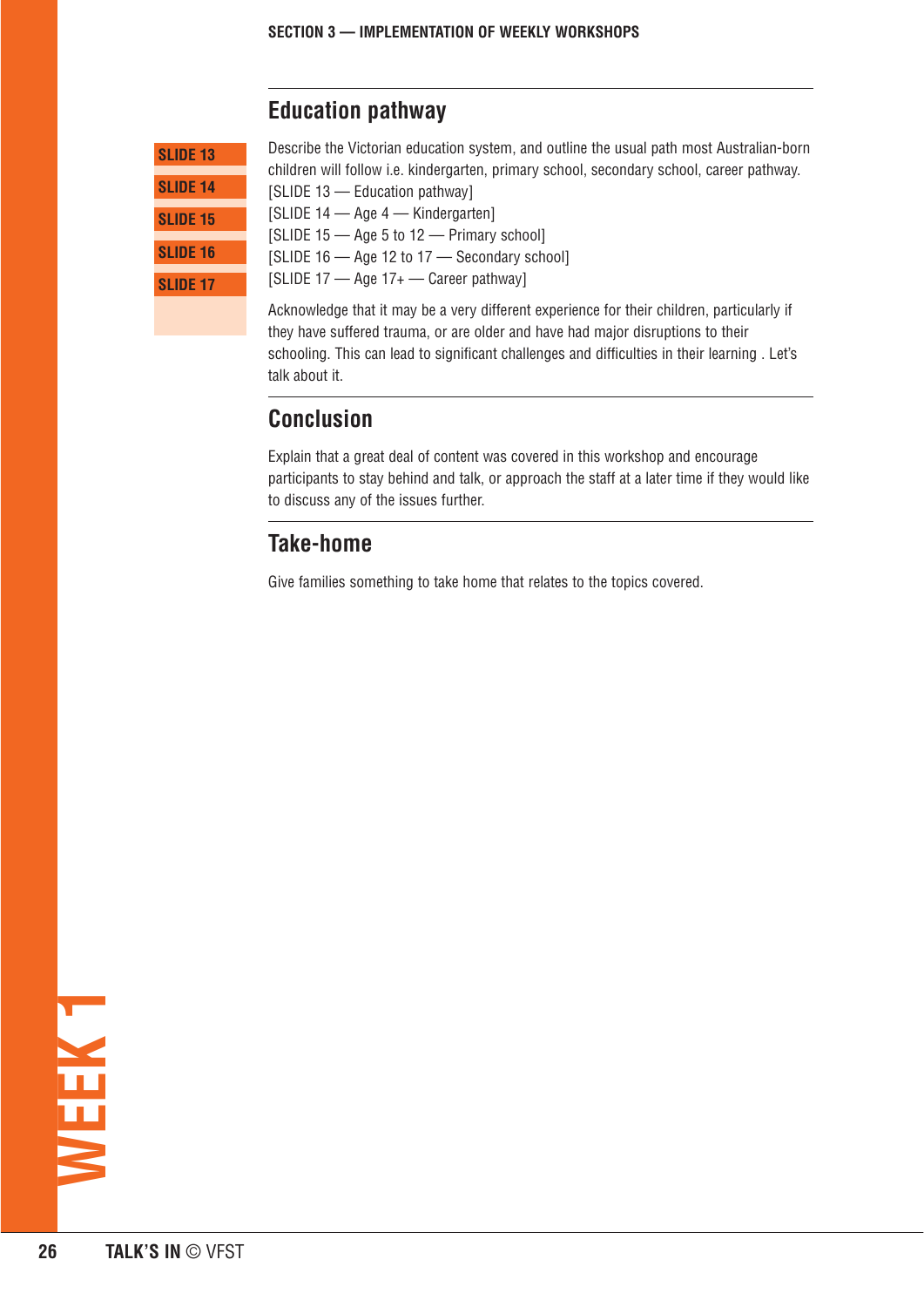# **Workshop Plans**

# WEEK 2

# Rights and responsibilities

#### **Aims**

- To provide information for families on the daily responsibilities of students
- To assist families to understand what is expected from students at school

#### **Topics**

- Our school values
- Behaviour at school
- School uniform
- Homework
- Student reports
- Food at school

#### **Resources**

- Data projector
- Sample lunchboxes
- Students in uniform
- School bag with contents
- Samples of reports
- Take-home resource

# Consideration

It is important for facilitators to acknowledge that schools are aware that many new cultural groups struggle with the less formal style of education in Australia where children are given more freedom at school than in some other cultures. Make the link back to the discussions the previous week in relation to different experiences of schooling. It is important that school communities work together to support new families and consider strategies for these transitions.

# Preparation

- Ensure room is set up with chairs, computer, data projector.
- Have whiteboard and markers available.
- Make sure refreshments are available for early arrivals.
- Have sample lunch boxes ready (one for each table).
- Have students wearing uniform ready to parade.
- Have sample student reports available (copy for each table).
- Prepare school bag activity.

**WEEK 2**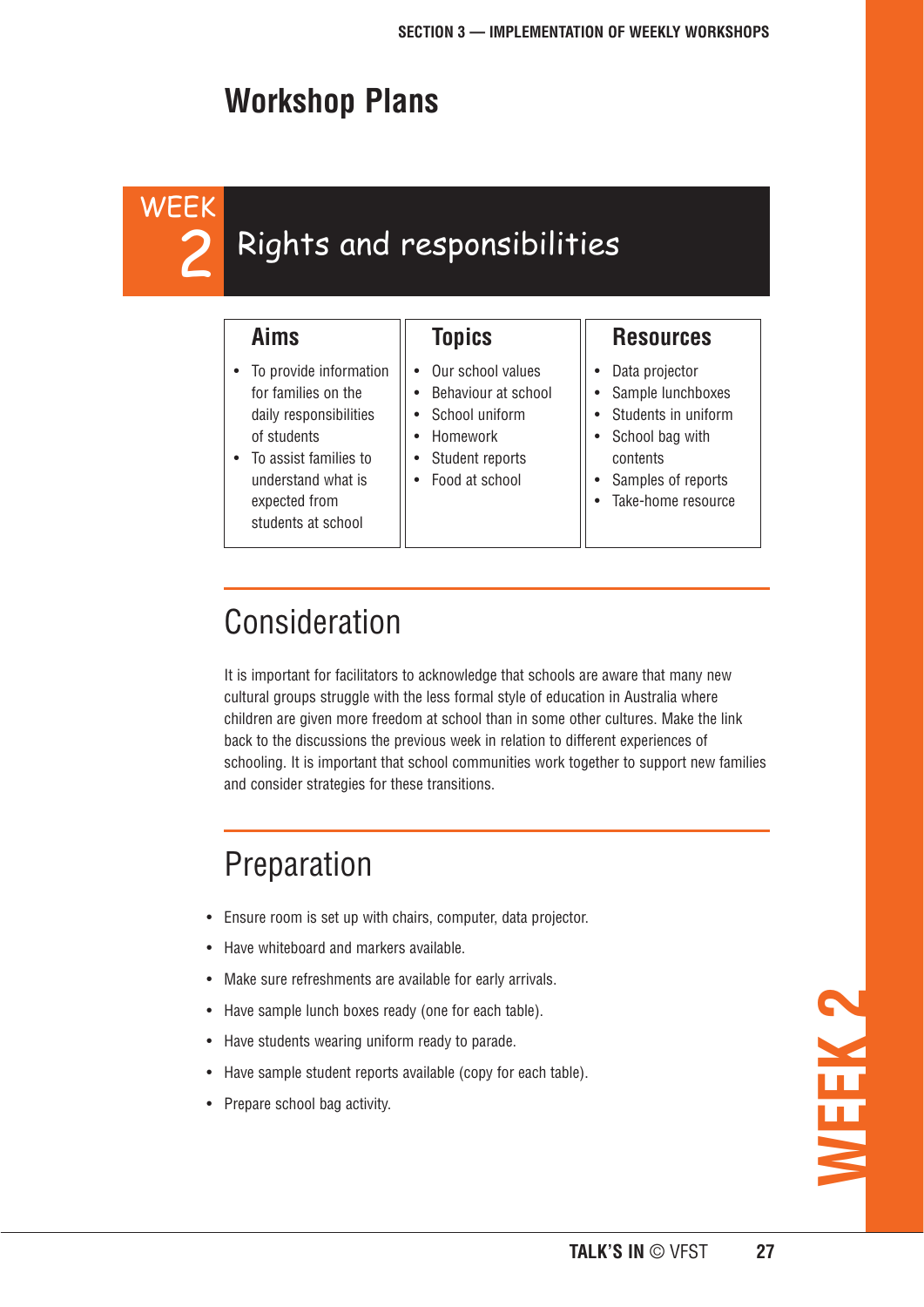# Introduction

- Welcome participants.
- Introduce any new participants to the group.
- Review the topics already covered.
- Ask for any comments/reflections from the previous workshop.

# Main content

#### **Present the topics for Week 2**

**SLIDE 18**

[SLIDE 18 — Week 2: Rights & responsibilities]

#### **Values**

**SLIDE 19**

Discuss the values promoted at your school. Explain why the school has them, how they were developed, and how they are regularly acknowledged and encouraged at school. [SLIDE 19 - Our school values]

#### **Behaviour**

#### **SLIDE 20**

Explain the behaviour policy at your school. Explain the code of conduct your school has established for student behaviour. Describe the discipline procedures and how they operate at your school, and how they relate to the school rules. Include reference to the anti-bullying policy of your school — explain what it is, and the children's rights in relation to school being a safe place for all students. Ask participants to discuss in their language groups how the school's values and behaviours compare to past experiences and expectations of participants and their families. [SLIDE 20 — Behaviour at school]

**ACTIVITY**

**SLIDE 21**

# **STUDENT UNIFORM PARADE**

**School uniform** 

Explain the school's uniform policy in relation to summer, winter and sports uniforms. Organise for some students to come in wearing different combinations of the boys and girls uniforms, both correctly and incorrectly. Encourage participant discussion, and ensure the school expectations and policies in relation to jewellery, accessories, make-up and hairstyles are understood.

[SLIDE 21 - Our school uniform]

#### **Homework & projects**

Discuss the school's homework policy and explain the reason for homework and the expectations of the classroom teachers. [SLIDE 22 - Homework]

**WEEK 2**

**SLIDE 22**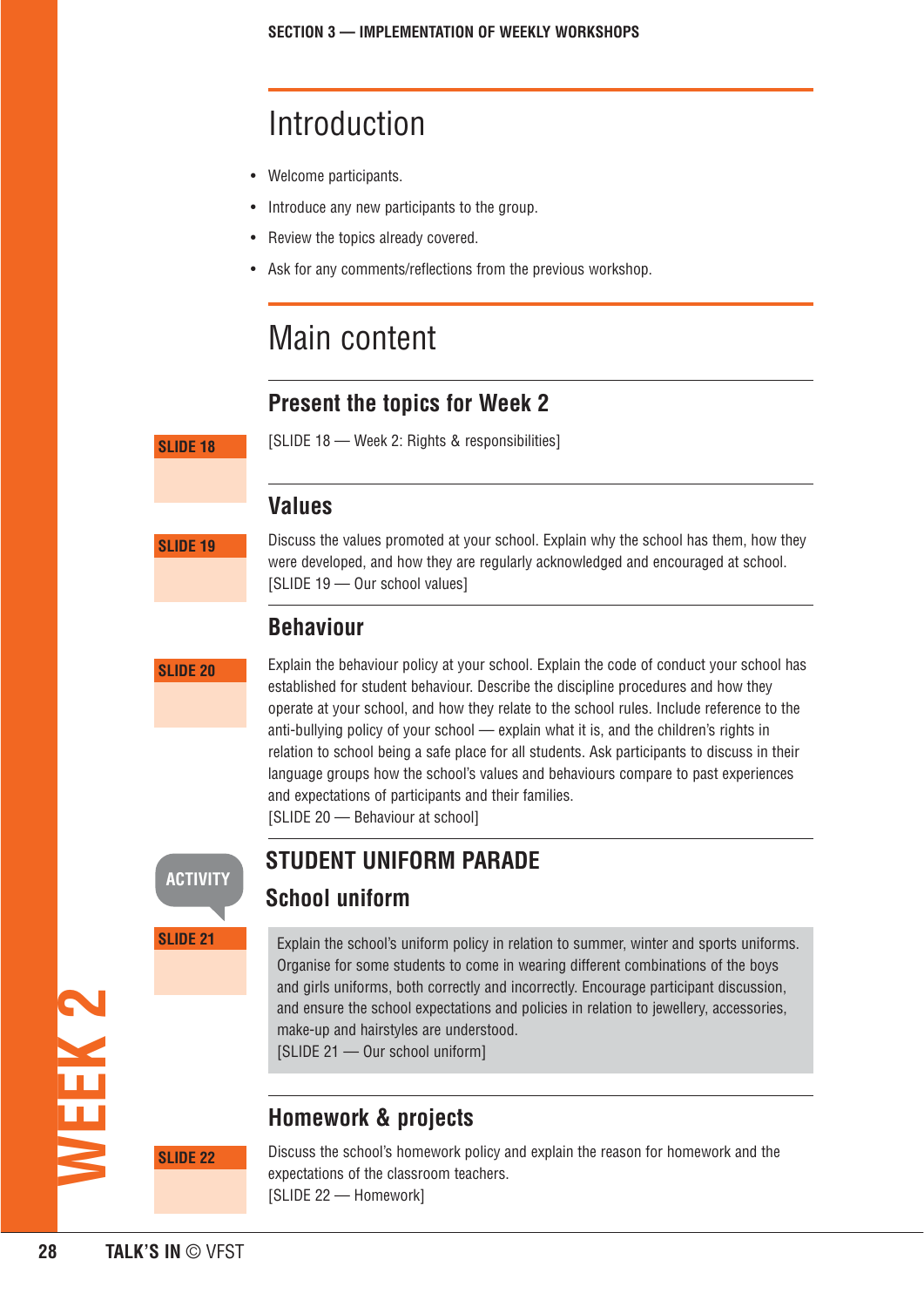#### **ACTIVITY**

#### **WHAT'S IN A SCHOOL BAG?**

Show the participants a school bag full of typical school things (see pages 30 and 31 'What's in a school bag?'). Ask one participant at a time to take an item out of the bag and show it to the whole group. Facilitator then explains what the item is and, if appropriate, what needs to happen with it, e.g. excursion form that needs to be signed and returned to the school. Pass the bag to the next participant and they take another item from the bag and show it to the whole group. Repeat until all items have been displayed and explained.

#### **Student reports**

#### **SLIDE 23**

Clarify the process that is used to help parents understand how their child is learning at school i.e. written reports and face-to-face interviews. Point out the value and importance of parent-teacher interviews, where interpreters will be available to assist families. Show an example of a student's written report, and describe what is included. Give a copy to each table for the interpreter to use when explaining. [SLIDE 23 - Student reports]

#### **SAMPLE LUNCH BOXES Food at school**

**SLIDE 24**

**ACTIVITY**

Explain the procedures for bringing food to school — what is needed for healthy snack time, recess and lunchtime. Have some packed lunch boxes available for participants to see some suggestions for what might be appropriate. Give one to each table to encourage discussion amongst the group. Include healthy options such as dried fruit, sandwiches, rolls, pita, wraps, yoghurt, fresh fruit, salad vegetables, cheese and crackers, meal left-overs, water bottle etc.

[SLIDE 24 – Food at school]

#### **Conclusion**

Participants can often share their frustration about the transition to schooling in Australia in this workshop. It is important that at the end of the workshop participants have the opportunity to speak to facilitators informally, and for facilitators to follow up any issues of concern from members of the group.

#### **Take-home**

Give families something to take home that relates to the topics covered.

**WEEK 2**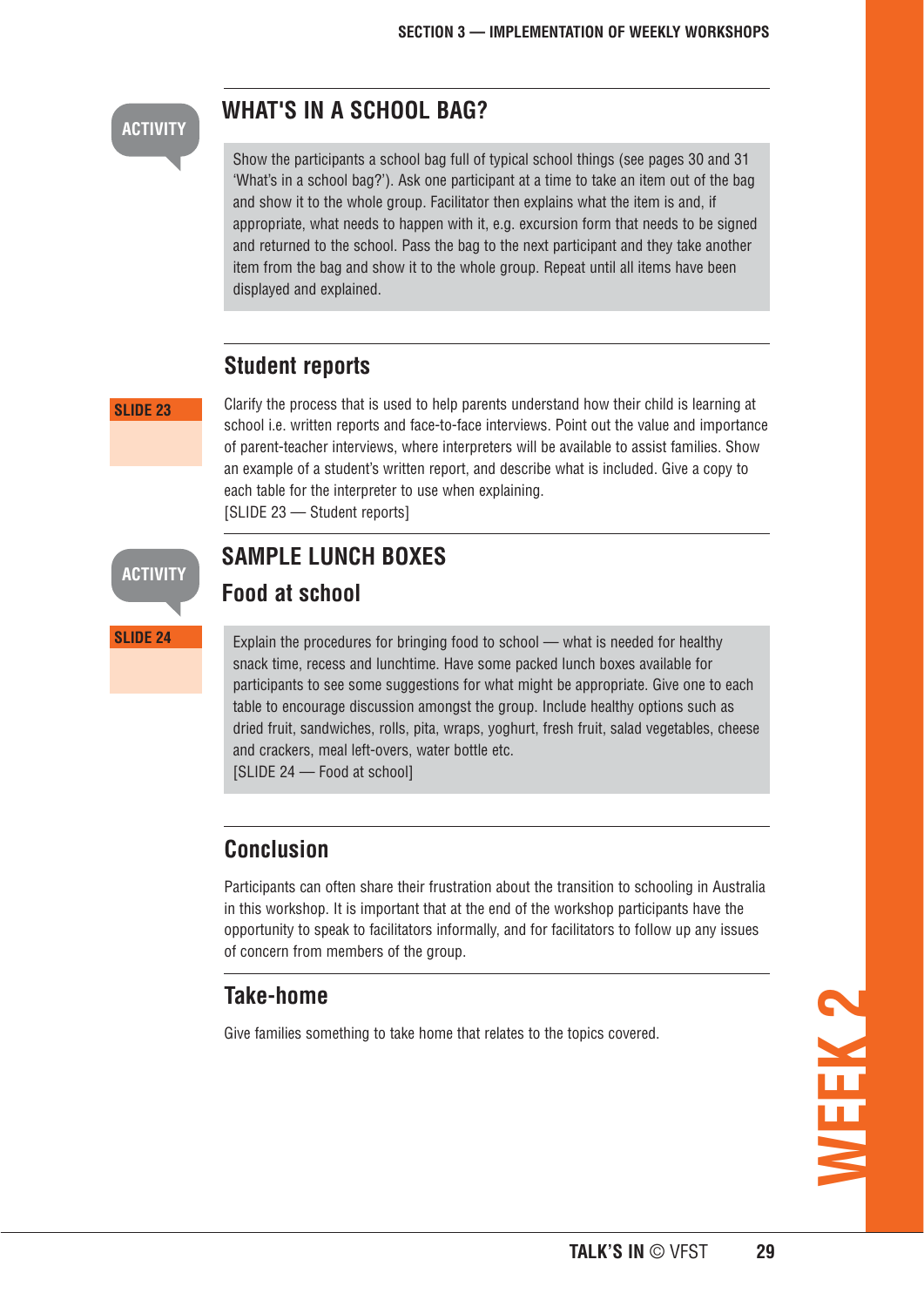# WHAT'S IN A SCHOOL BAG? **Primary School**

#### SUGGESTIONS

**ACTIVITY**

**School newsletter** — distributed weekly? fortnightly?

**Receipt for school fees** — or other letters from office — fliers, notices etc

**Permission form for a camp/excursion** — to be signed and returned.

**Lunch box** — healthy morning tea, lunch, fruit, water bottle. No lollies please.

**Lunch order bag** — explain process of ordering lunch from canteen.

**Reader folder/bag** — show place to sign each night. Keep in bag and return to school each day.

**Library bag** — keep book in bag and change on library day.

**Homework sample** — explain the process and expectations.

**Project/assignment** — explain difference between this & homework.

**Sample of child's work** — discuss ways to value this at home (display on wall/fridge; clip to skirt hanger). Ask child about the work and praise effort.

**School uniform sample** — show clothing labelled with child's name.

**Bathers (girls/boys) for swimming** — in plastic bag, with towel & goggles. Discuss what swimwear families feel is appropriate.

**Toy from home** — explain problems with keeping possessions safe at school.

**Art smock** — labelled.

**Sports uniform** — runners, shorts etc.

**Pencil case** 

**Book Club information**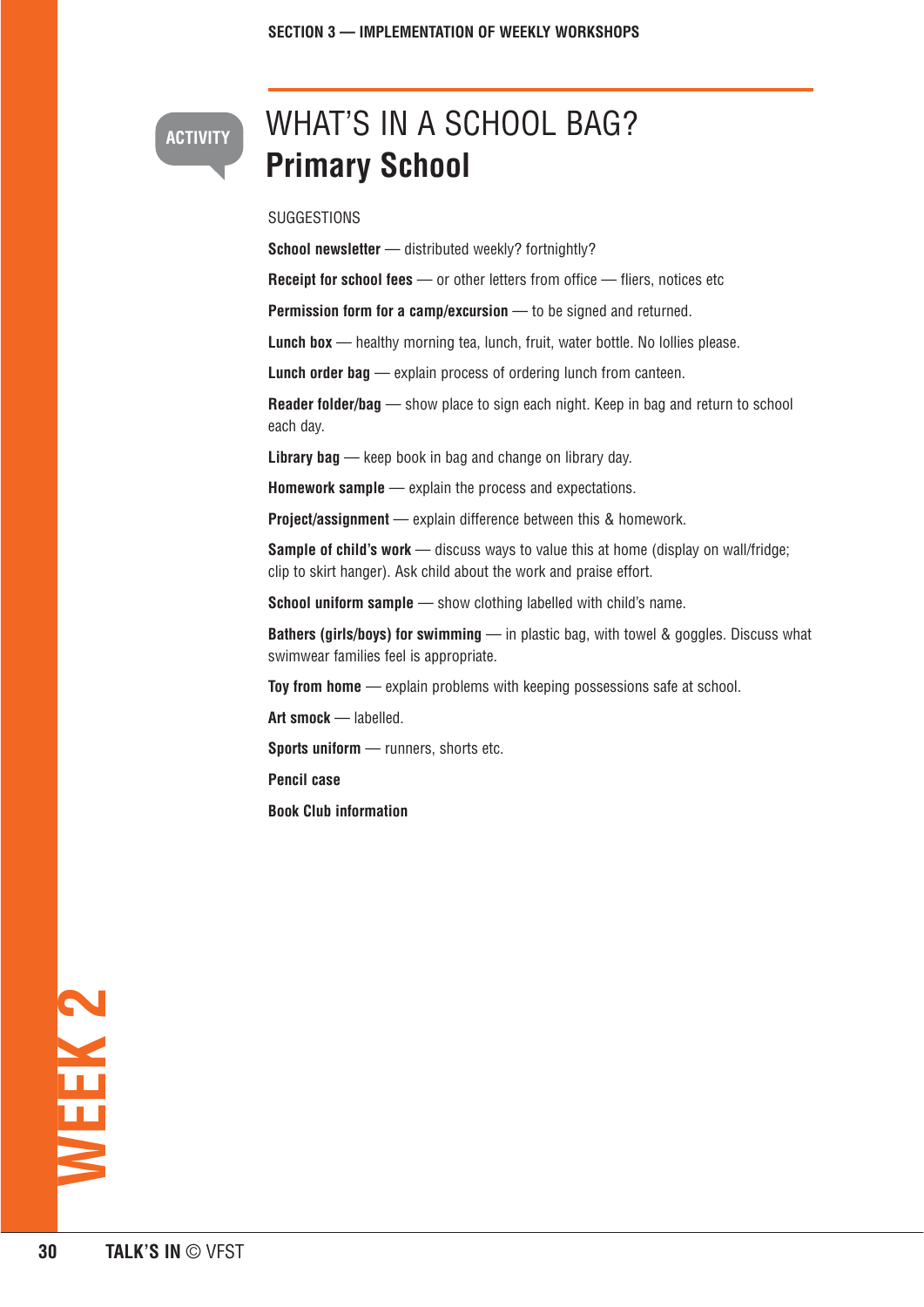#### **ACTIVITY**

# WHAT'S IN A SCHOOL BAG? **Secondary School**

#### SUGGESTIONS

**School newsletter** — distributed weekly? **Receipt for school fees** — or other letters from office — fliers, notices etc. **Permission form for an excursion** — to be signed and returned **Locker key** — explain importance of quality padlock. **Lunch box** — healthy morning tea, lunch, fruit, water bottle. No lollies please. **Lunch order bag** — explain process of ordering lunch from canteen. **Student diary** — show place to sign each night if appropriate. Keep in bag and return each day.

**Homework sample** — explain the homework expectations.

**Project/assignment** — explain difference between this & homework.

Library card — explain use at school.

**Sample of child's work** — ways to value this at home. Ask child about the work and praise effort.

**School uniform sample** — show clothing labelled with child's name.

**Bathers for swimming** — in plastic bag, with towel.

**Art smock** — labelled.

**Sports uniform** — runners, shorts etc.

**Pencil case**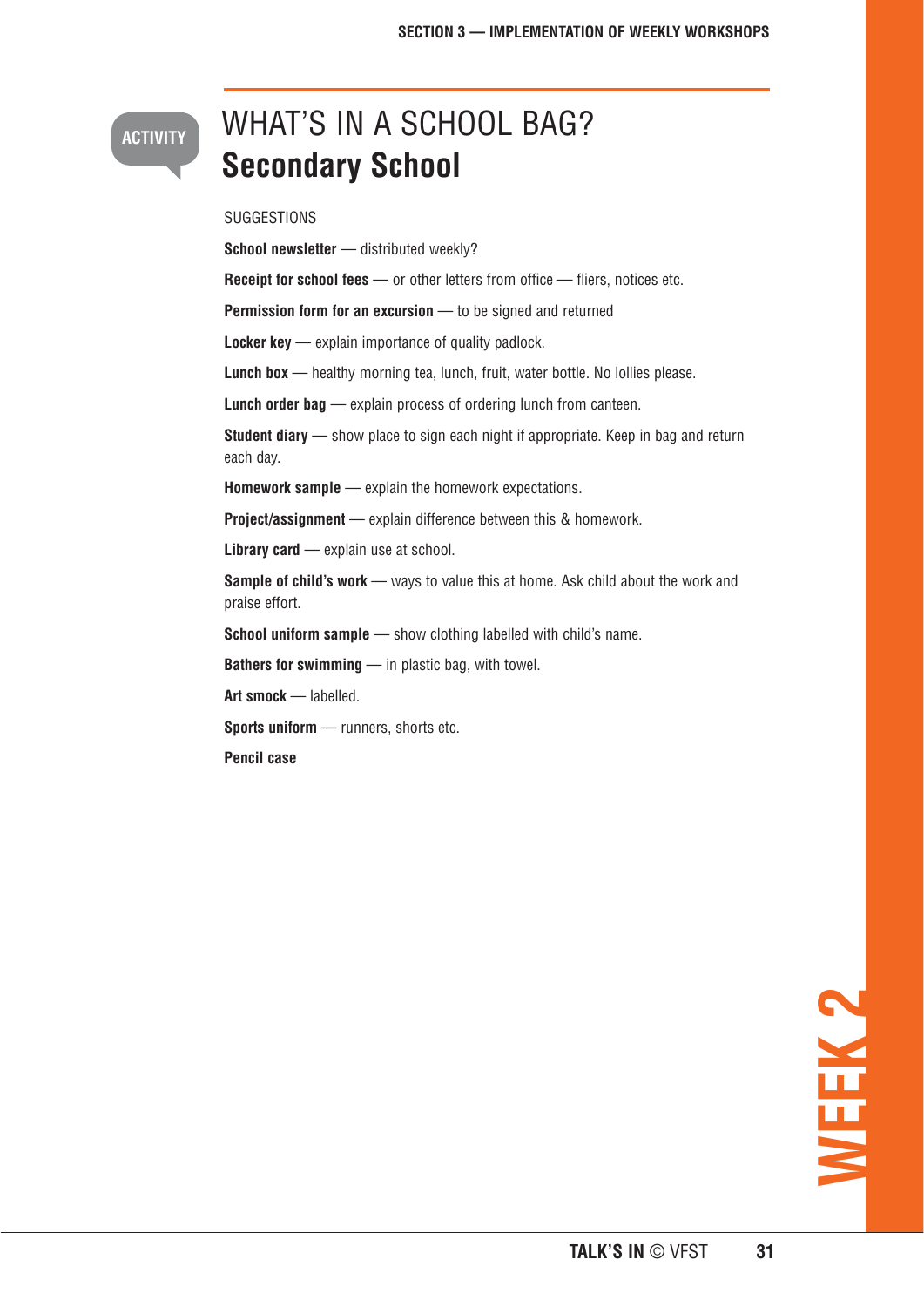# **Workshop Plans**

**WEEK** 3

# Teaching and learning

| Aims                                                                                                           | <b>Topics</b>                                                                                          | <b>Resources</b>                                                                                                                                 |
|----------------------------------------------------------------------------------------------------------------|--------------------------------------------------------------------------------------------------------|--------------------------------------------------------------------------------------------------------------------------------------------------|
| To assist families to<br>understand the variety<br>of approaches to<br>teaching and learning<br>used at school | Activity-based learning<br>Subjects taught<br>$\bullet$<br>Camps and excursions<br>Careers and choices | Data projector<br>Class activity materials<br>Classroom guides<br>Classroom games<br>Camp/excursion<br>$\bullet$<br>photos<br>Take-home resource |

# Consideration

Most schooling that families and children would have experienced in their country of origin, transit countries or refugee camps would have been teacher-centred, in large groups, with limited resources, and a strong emphasis on written work and rote learning. Many of the approaches to teaching and learning in Australia will be unfamiliar to participants.

# Preparation

- Ensure room is set up with chairs, computer, data projector.
- Make sure refreshments are available for early arrivals.
- Make sure tour guides are available.
- Ensure teachers have agreed to classroom visits.
- Prepare hands-on activities.

# Introduction

- Welcome participants.
- Introduce any new participants to the group.
- Review the topics already covered.
- Ask for any comments or thoughts from the previous workshop.

**WEEK 3**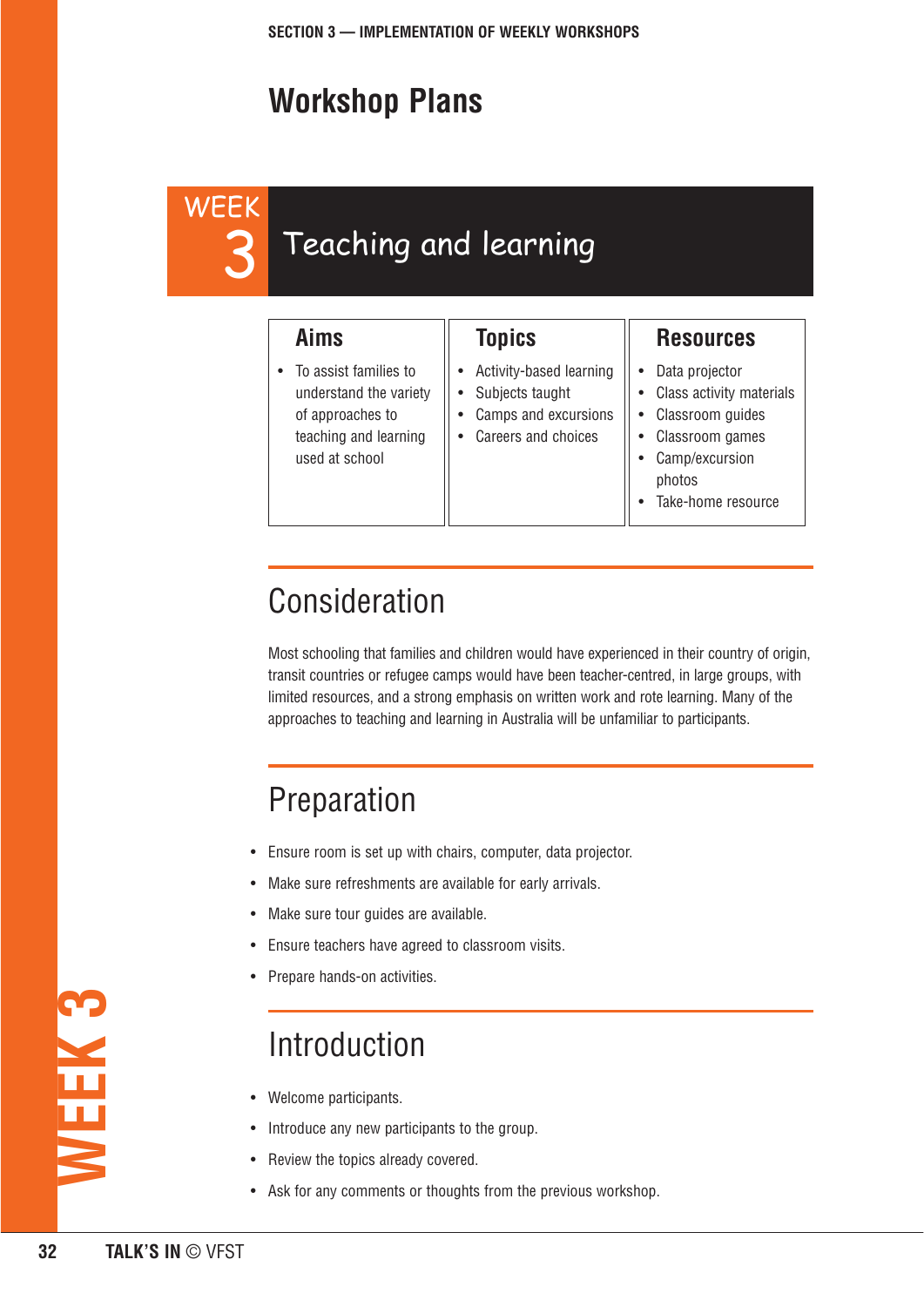### Main content

**SLIDE 25**

Present the topics for Week 3 [SLIDE 25 — Week 3: Teaching & learning]

#### **ACTIVITY**

#### **CLASSROOM VISITS**

Explain that the workshop will begin with a visit to some classrooms in action. Break into small groups of 3- 4 participants with a guide. Take the participants to observe classes in progress e.g. art, computers, science, maths, languages, drama, sport, English, music, health. Allow participants to spend about 10 minutes in the classroom, observing the class and talking to the students and/or the teacher about what they are doing.

#### **Sharing observations**

After the visits ask participants to share what they saw and heard in the classrooms. Each group can report their observations to the large group through their interpreter.

#### **Activity-based learning**

#### **SLIDE 26**

Explain the approaches to teaching and learning used at your school. Describe how actively engaging students in meaningful and interactive exercises is common in Australian classrooms. Information technology has enabled knowledge to be available to everyone — learning how to apply and use that knowledge (to solve problems) is a key learning outcome. You may wish to include references to the integrated curriculum, thinking tools, multi-skills, discovery approach, language experience, negotiated curriculum, classroom themes. You might also make reference to individual work, pair work, small group work and the role of discussion and oral language in learning and understanding (sharing views, expressing opinions, asking questions, clarifying information, etc).

[SLIDE 26 – Activity-based learning]

#### **Learning can be fun**

Explain how the use of fun activities and games, especially in primary schools, can help develop competence in understanding difficult concepts. It provides opportunities for children to solve problems, make decisions, cooperate with others, work as a team, and communicate successfully with their peers.

#### **Subjects taught**

**SLIDE 27**

Explain the range of subjects taught at your school. [SLIDE 27 - Subjects taught]

**WEEK 3**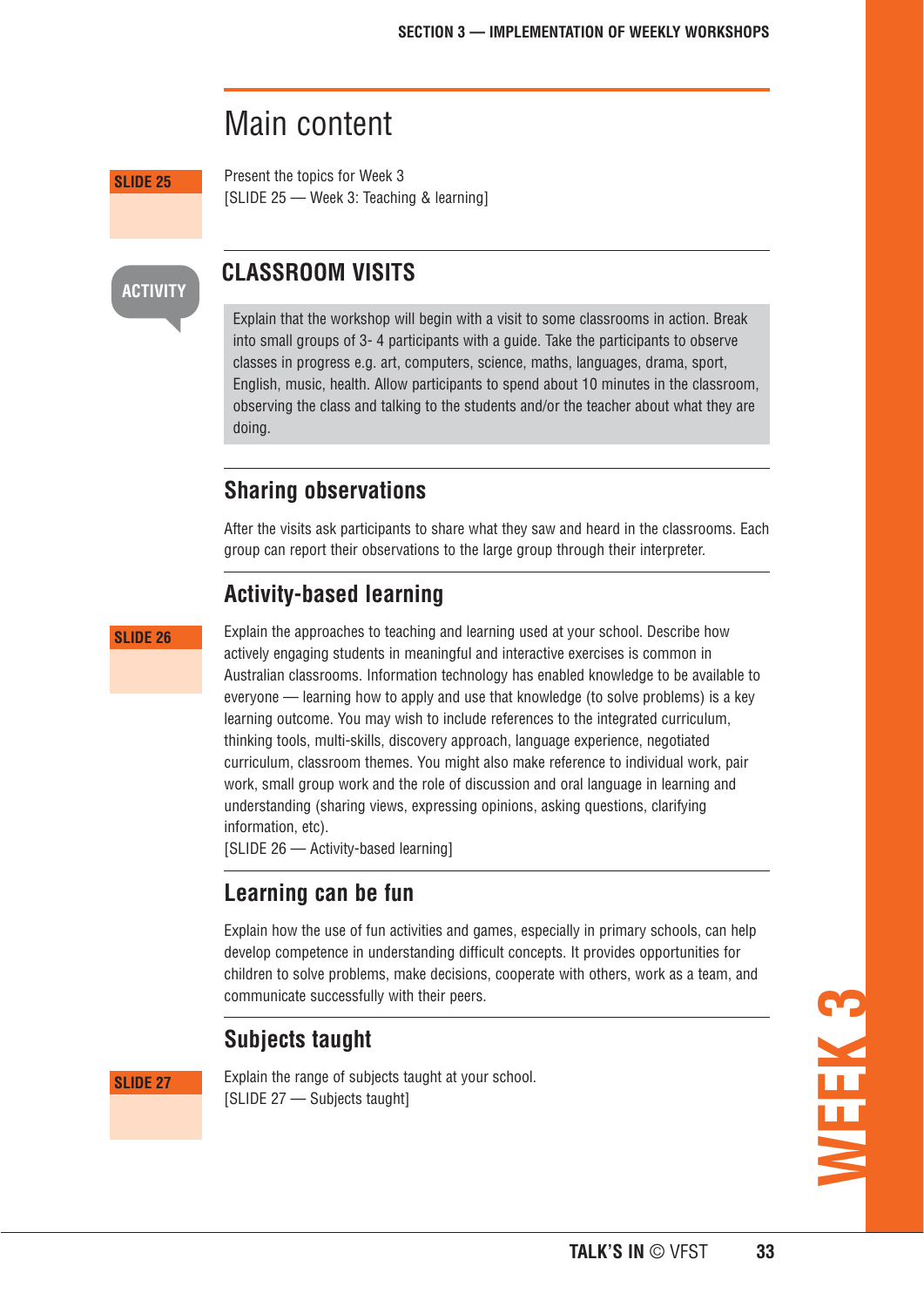#### **Camps and excursions**

**SLIDE 28**

Discuss the value of camps and excursions in relation to the learning program (shared experiences, specific language activities, follow-up work in classroom, social skills, selfconfidence, independence, positive relationships, responsibility, subject field work etc). If possible show a photo of one of your school camps. Encourage questions from participants in relation to any issues or uncertainties regarding these school activities. [SLIDE 28 — Camps and excursions]

#### **HANDS-ON ACTIVITIES**

PRIMARY

**ACTIVITY**

Play some simple maths or language games with the group to demonstrate how games can assist with learning and understanding in the classroom e.g. bingo, scrabble. Explicitly describe the learning objectives of the game, and explain the value of games as a learning tool, especially for young children.

**SECONDARY** 

Secondary schools can adapt this activity as appropriate to demonstrate the use of a variety of materials (other than books) in classroom activities e.g. magazine pictures, newspaper articles, role-plays, videos, science equipment,

#### **Careers and choices**

**SLIDE 29**

For secondary schools, it is important for families to understand the role of subject choice at certain levels, and its impact on future education/career options. Describe the likely options available for senior students. Perhaps include the careers teacher in this workshop to answer questions from participants in relation to subjects and future pathways.

[SLIDE 29 — Careers & choices]

#### **Conclusion**

Ask participants to share their thoughts on the teaching and learning approaches at the school. Encourage participants to stay behind and talk, or approach the staff at a later time if they would like to discuss any of the issues further.

#### **Take-home**

Give families something to take home which relates to the topics covered.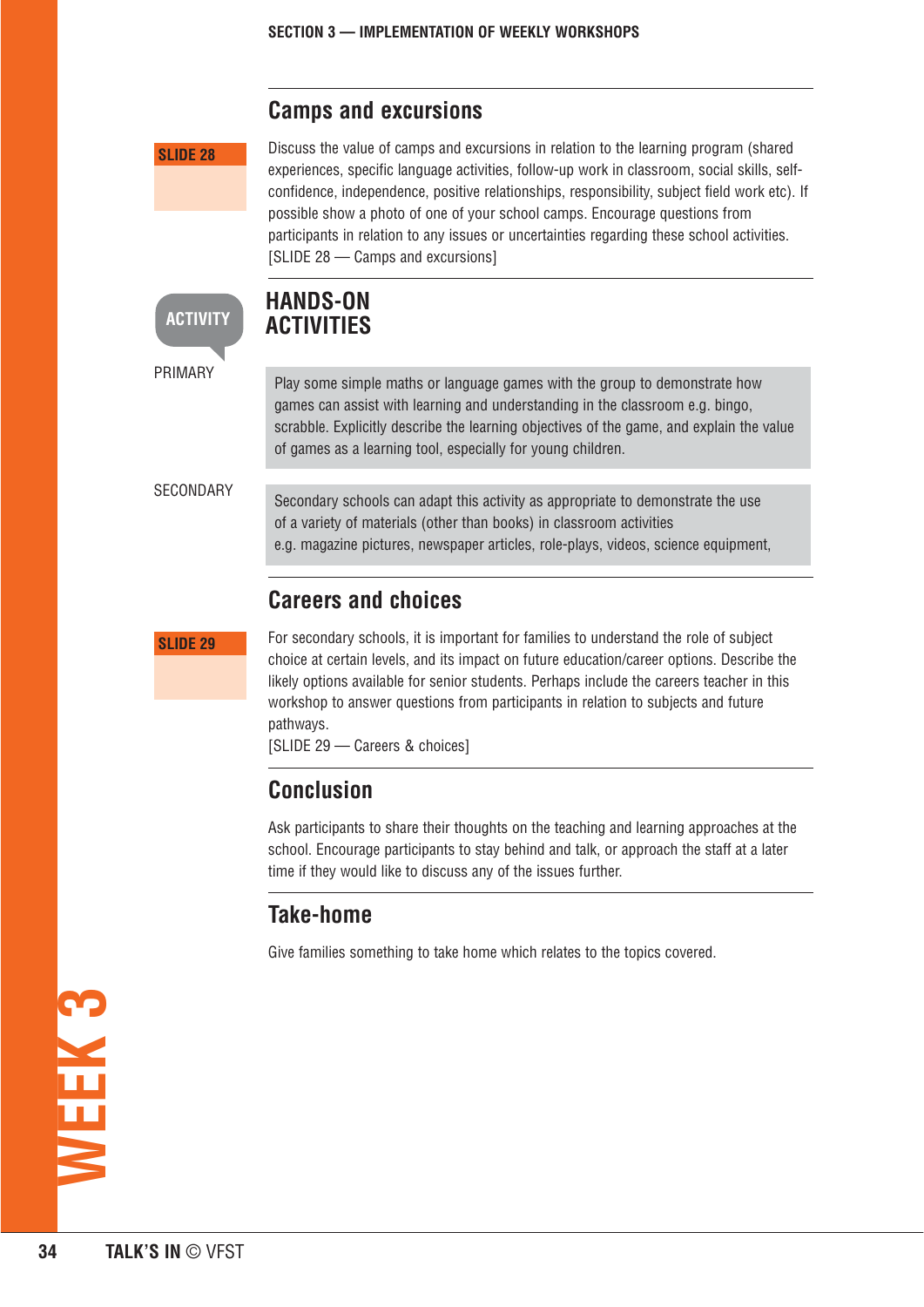# **Workshop Plans**

# WEEK 4

# Supporting your child

#### **Aims**

- Provide families with practical examples of how they can support their children's learning at home
- Dispel the myth that families cannot support their children if they don't speak English

#### **Topics**

- Helping at home
- Helping at school

# **Resources**

- Data projector
- Children's book
- Photos
- Take-home resource

# Consideration

Many families may lack confidence to support their children's learning, particularly when a new language is involved. This workshop highlights the many ways families can help their children, not only with specific skills but by showing a general interest in what happens at school. There are many ways families can assist their children, even if they do not speak English.

Be aware that some languages, e.g. Dinka, may not have been known in a written form by many families, and some family members may not be literate in any language.

# Preparation

- Ensure room is set up with chairs, computer, data projector.
- Make sure refreshments are available for early arrivals.
- Make sure the teacher is available to do the Big Book reading activity.
- Make sure a teacher is available to model sharing a book at home.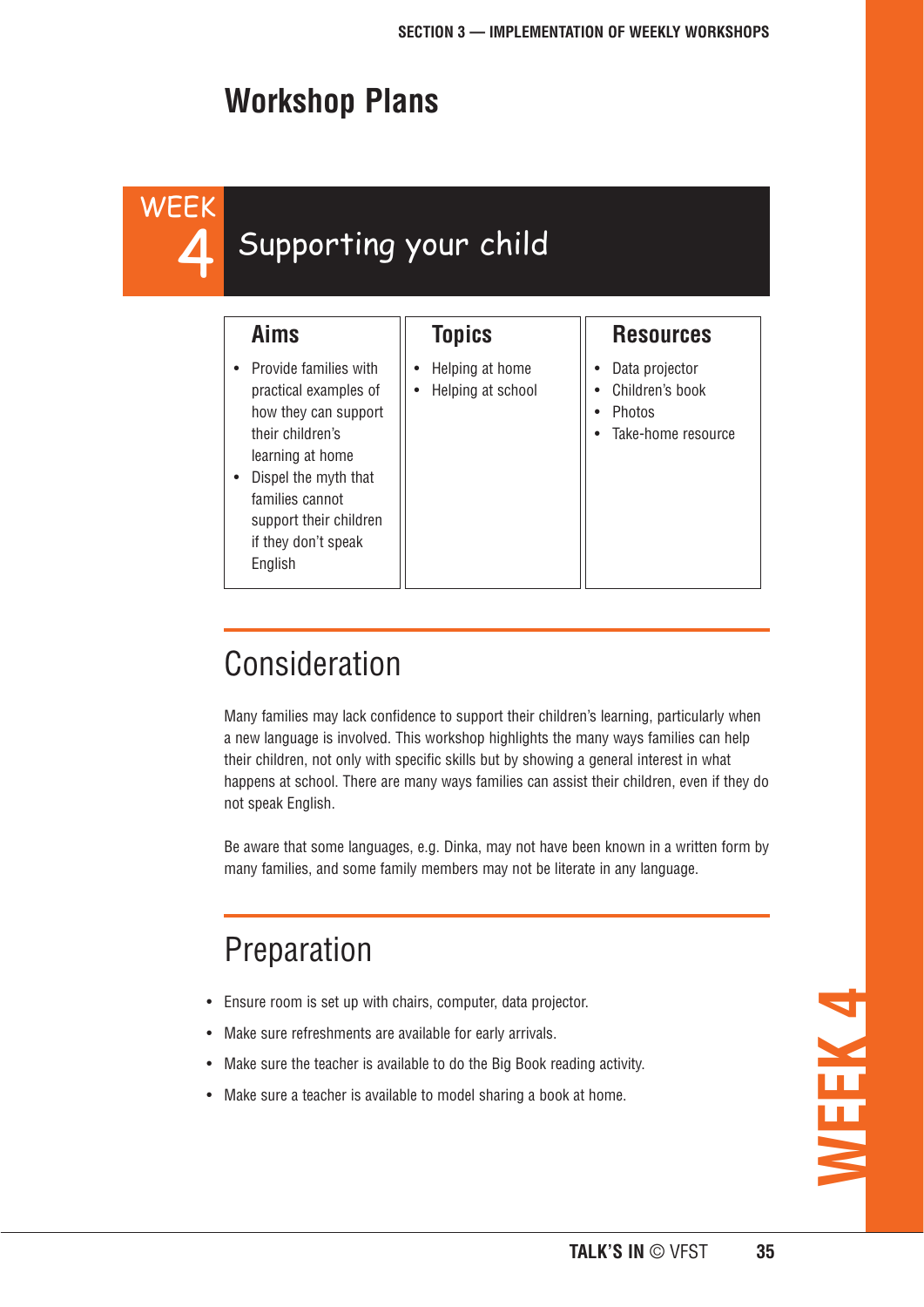# Introduction

- Welcome participants.
- Introduce any new participants to the group.
- Review the topics already covered.
- Ask for any comments or thoughts from the previous workshop.

# Main Content

#### **SLIDE 30**

Present the topics for Week 4. [SLIDE 30 – Week 4: Supporting your child]

#### **Communication**

**SLIDE 31**

Explain to families the ways in which they can support their children's learning at home. Emphasise that they can still support their child's learning if they don't know English. Describe the value of showing interest in their children's school work. Encourage them to talk in their own language to their children about what they have been doing in the classroom. Describe other ways of showing interest and supporting children's learning such as displaying children's work in the house (e.g. on the fridge), listening to children read in English, allowing time and space for homework, encouraging discussion and debate.

[SLIDE 31 - Helping at home]

#### **Homework**

Ask participants to share their own experiences of homework at school e.g. Did they get homework? Did anyone at home help them? What do they think about homework?

Explain how they can help their children by discussing with their child what homework needs to be done, providing a quiet space and time, and having a pencil case with basic supplies at home.

#### **ACTIVITY**

#### **SHARING A BOOK AT HOME**

The teacher can also model how families can interact with their children around books and reading, using their own language. They can share a book by discussing in their own language the storyline, the main characters, a favourite page, whether they liked the story or not, the illustrations etc.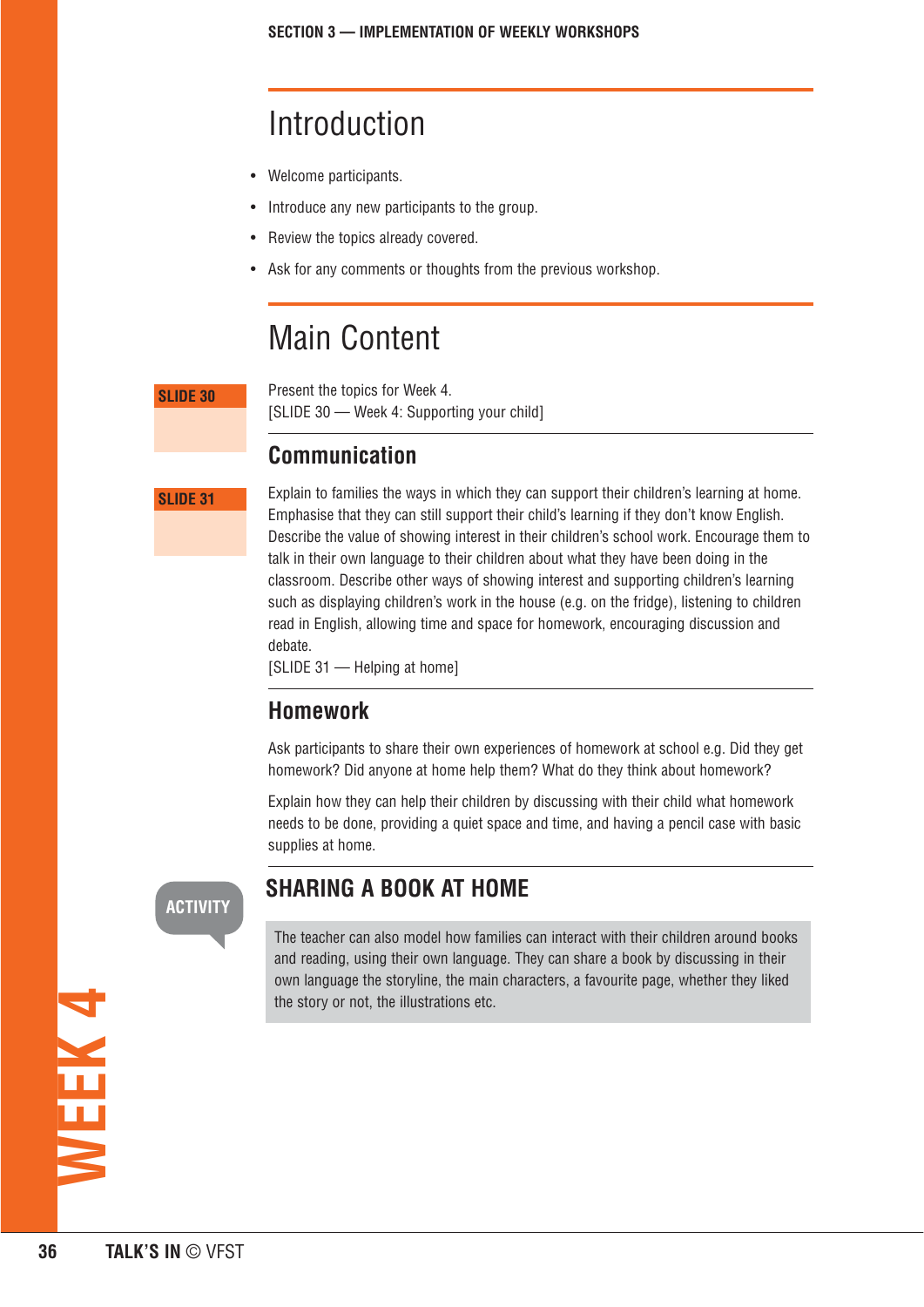#### **School routine**

Explain to families that it is important for children to have a good breakfast and arrive at school on time. It is also important that they are supplied with a healthy lunch and snacks for school. Families should check the children's school bag daily for school notices and encourage good homework practices.

#### **Helping at school**

#### **SLIDE 32**

Describe how families can help at your school — canteen, library, administrative assistance, excursions, camps, sports days, classroom helpers, school banking. [SLIDE 32 — Helping at school]

Show photos if possible.

#### **Conclusion**

Thank all the families for coming to the workshops and congratulate them on their commitment to helping their children's learning. Give the families an opportunity to ask questions regarding any issues of schooling on which they would like more information. Encourage participants to stay behind and talk, or approach the staff at a later time if they would like to discuss any of the issues further. Ask participants to reflect on the workshops and give feedback.

#### **Take-home**

Give families something to take home which relates to the topics covered.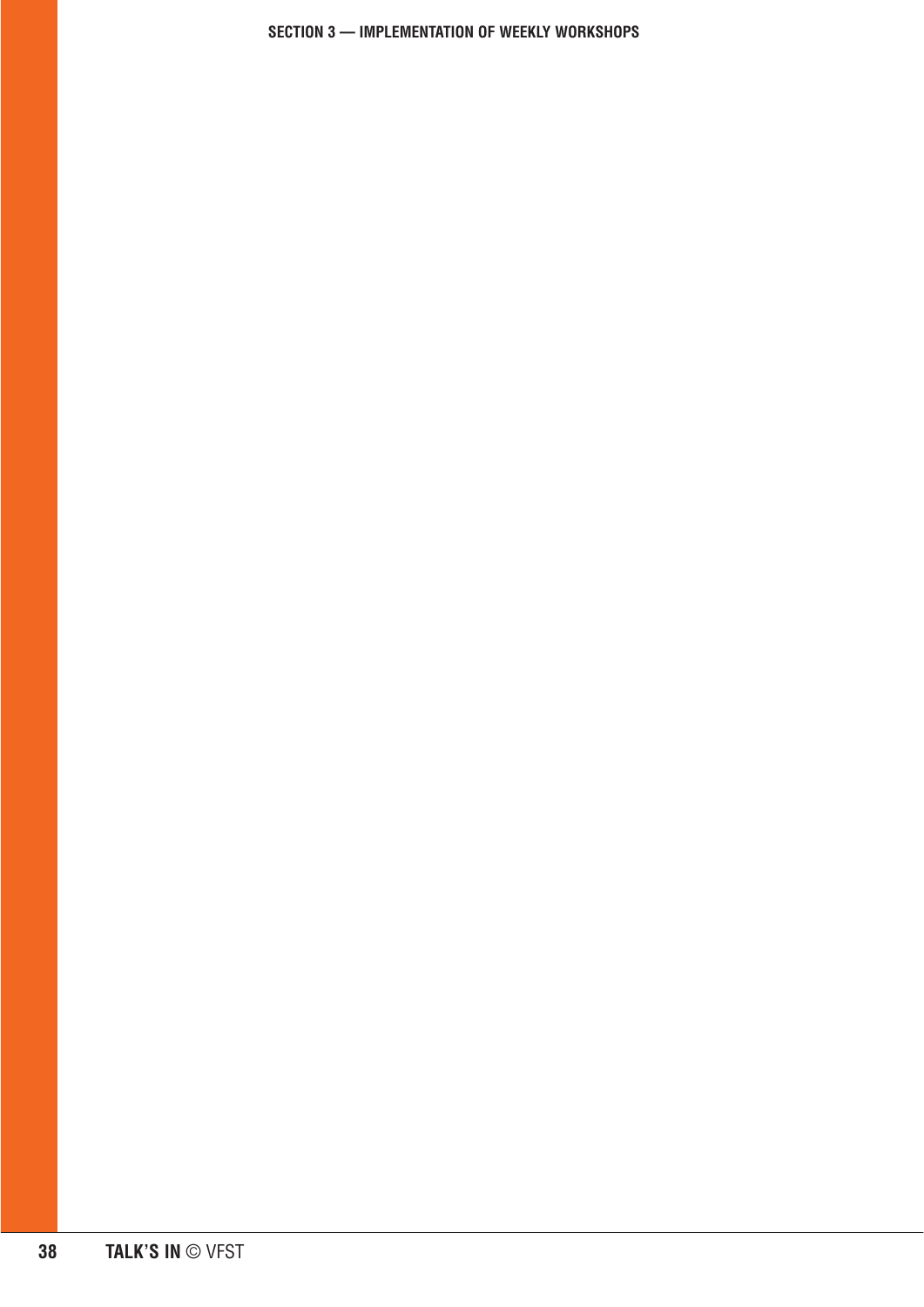# **PowerPoint slides for use in weekly workshops with families**









# **SLIDE PRESNITATIONS (WORKSHOPS) SLIDE PRESNTATIONS (WORKSHOPS)**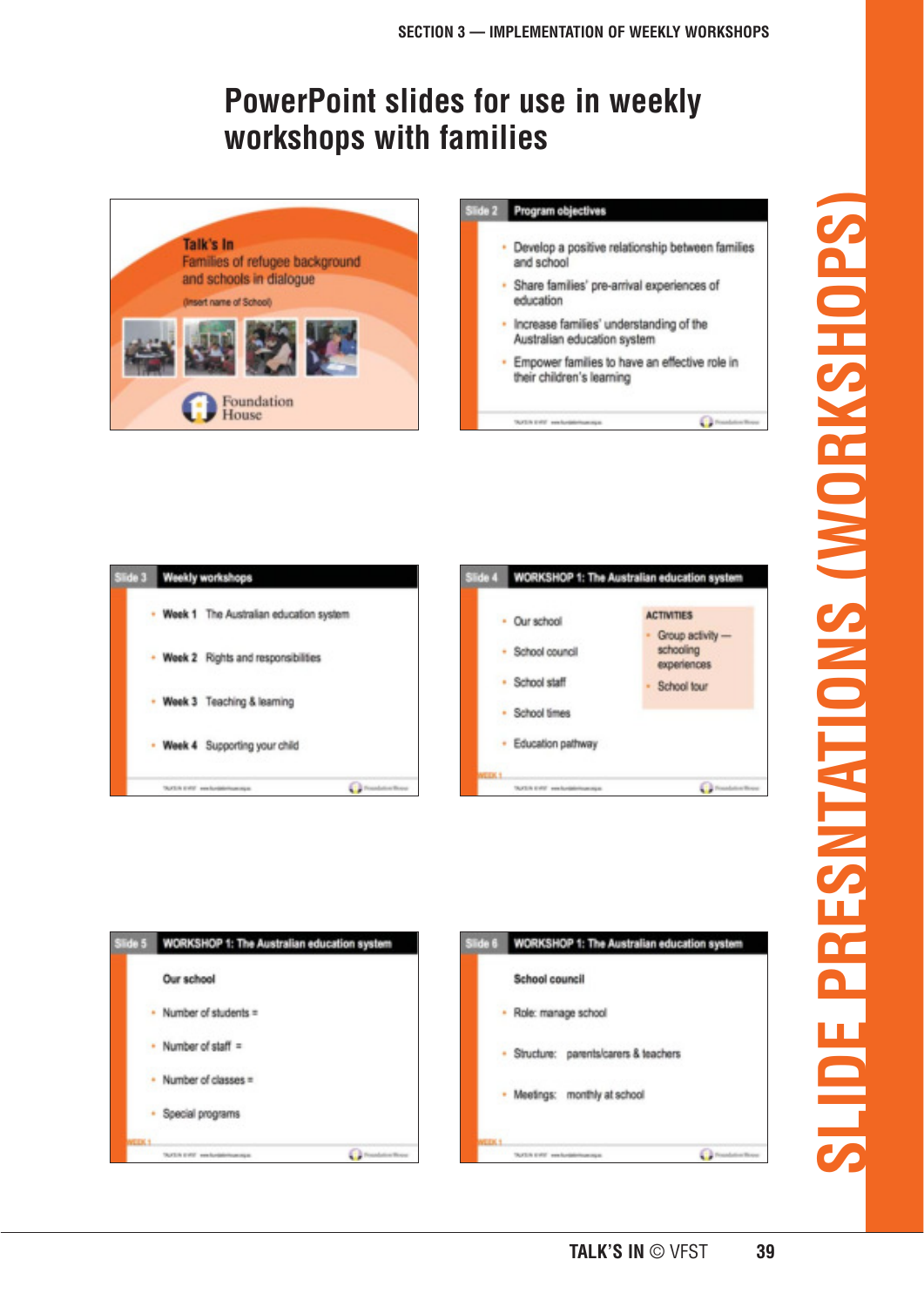

| ide 9       | WORKSHOP 1: The Australian education system                                                                      |        | Slide 10 WORKSHOP 1: The Australian education system                                                                                                                                                               |                   |
|-------------|------------------------------------------------------------------------------------------------------------------|--------|--------------------------------------------------------------------------------------------------------------------------------------------------------------------------------------------------------------------|-------------------|
|             | School staff (Secondary)                                                                                         |        | <b>Schooling experiences</b><br>Discussion points:                                                                                                                                                                 |                   |
|             | Student Welfare Coordinator (SWC)<br>Aides (MEA/ integration/ literacy)<br>School nurse/chaplain<br>Office staff | ٠<br>٠ | Class sizes?<br>Uniforms? compulsory?<br>Lunch arrangements?<br>Frequency of school reports?<br>Discipline procedures?<br>Classroom activities? Homework?<br>Length of school day?<br>Level of parent involvement? |                   |
| <b>ALLE</b> | [1] Nonadation Boyer<br>WATER EVER was invitativity as again                                                     |        | TAXTER EVER was horizonten regar-                                                                                                                                                                                  | <b>Cal Number</b> |

|                   | Our school times (primary) |
|-------------------|----------------------------|
| 9.00am            | Lessons                    |
| 11.00am           | PLAY TIME/RECESS (outside) |
| 11.30am           | Lessons                    |
| 1.00 <sub>0</sub> | LUNCH TIME (putside)       |
| 2.00pm            | Lessons                    |
| 3.30pm            | <b>HOME TIME</b>           |

|                    | Our school times (secondary) |  |
|--------------------|------------------------------|--|
| 9.00am             | Lesson (period)              |  |
| 9.50am             | Lesson                       |  |
| 10.40am            | MORNING RECESS (outside)     |  |
| 11.00am            | Lesson                       |  |
| 11.50am            | Lesson                       |  |
| 12.40pm            | LUNCH TIME (outside)         |  |
| 1.40pm             | Lesson                       |  |
| 2.30 <sub>pm</sub> | Lesson                       |  |
| 3.20pm             | HOME TIME                    |  |

Fondation Boys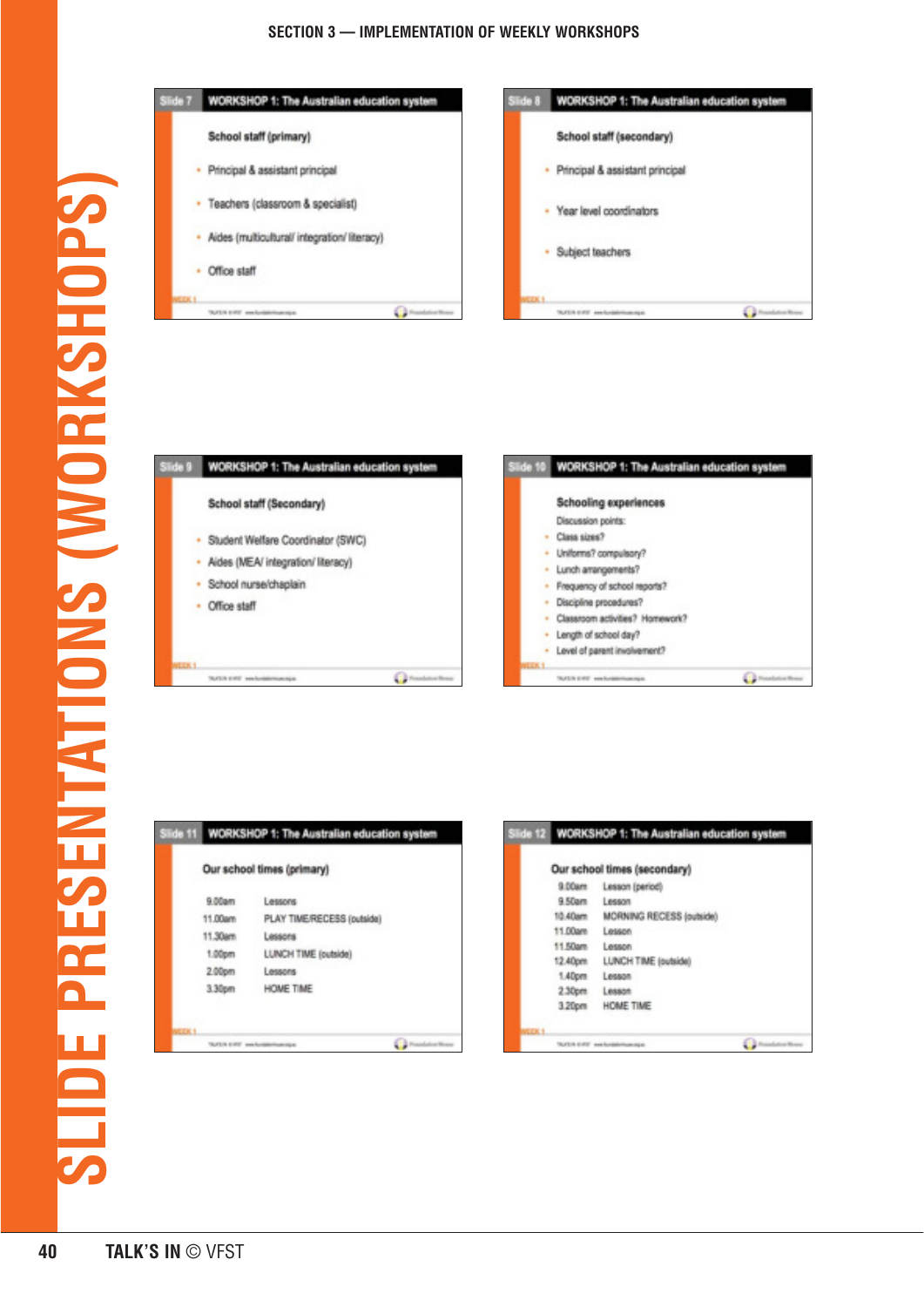









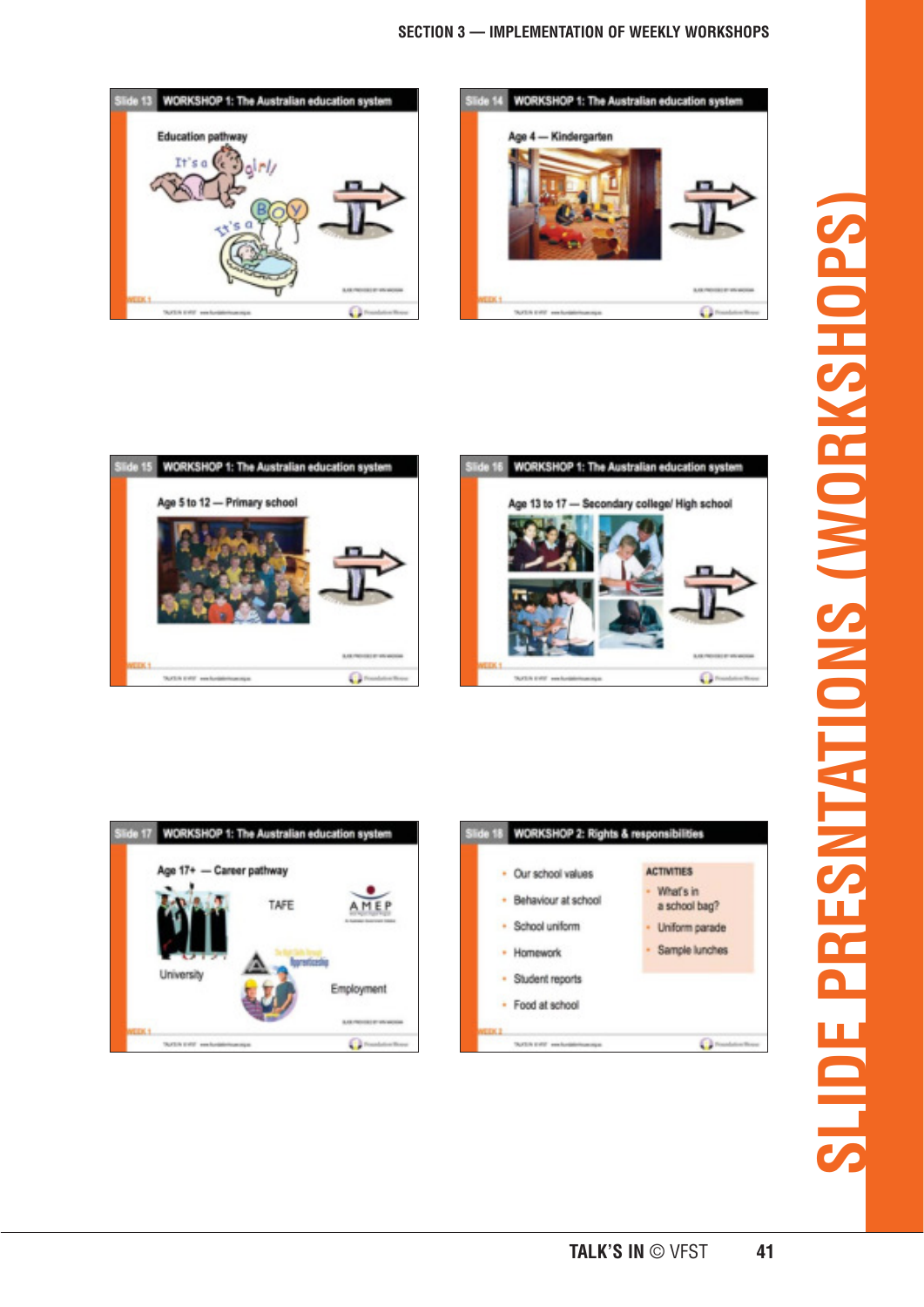





LIDE PRESENTATIONS (WORKSHOPS)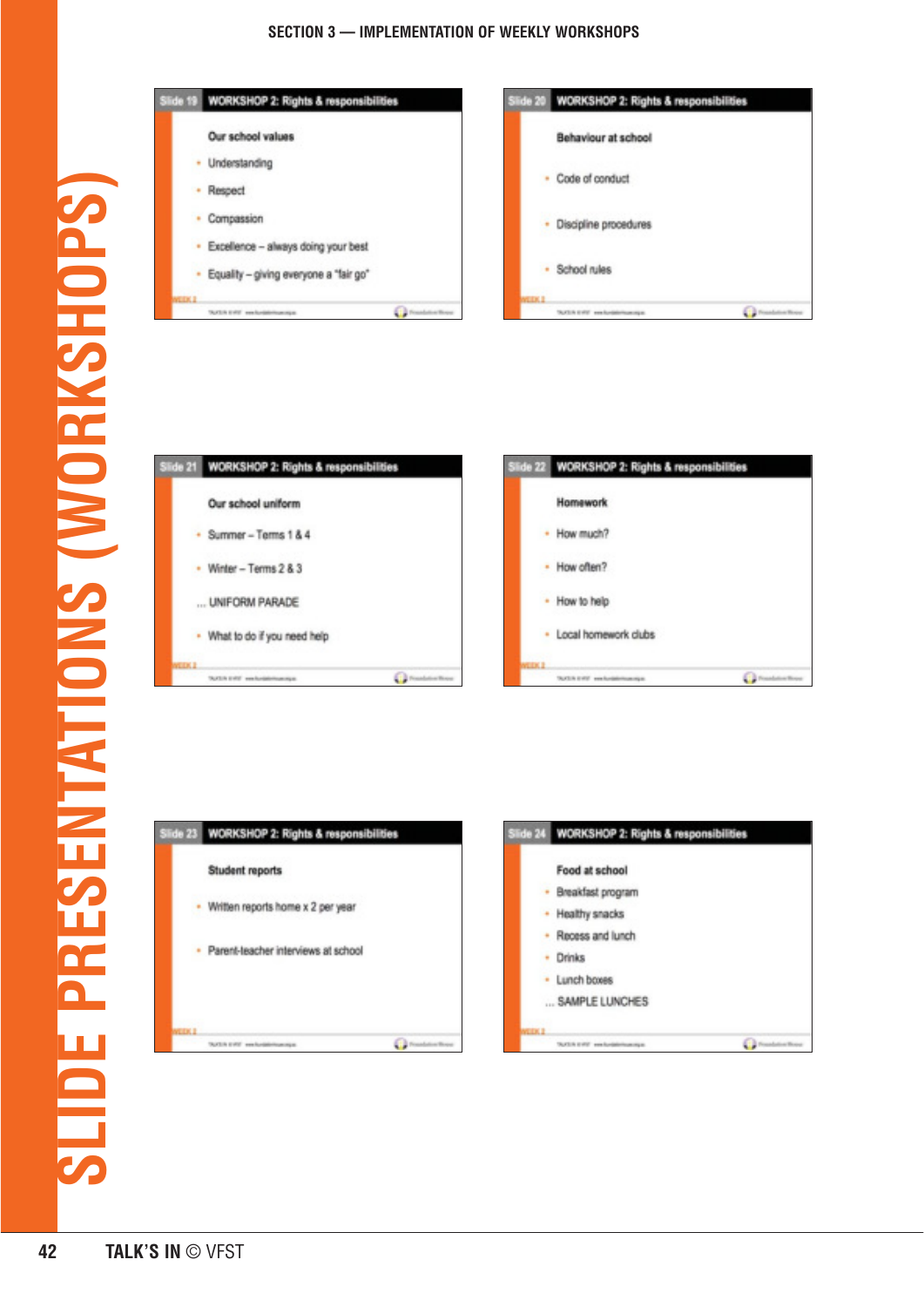







# **SLIDE PRESNITATIONS (WORKSHOPS)**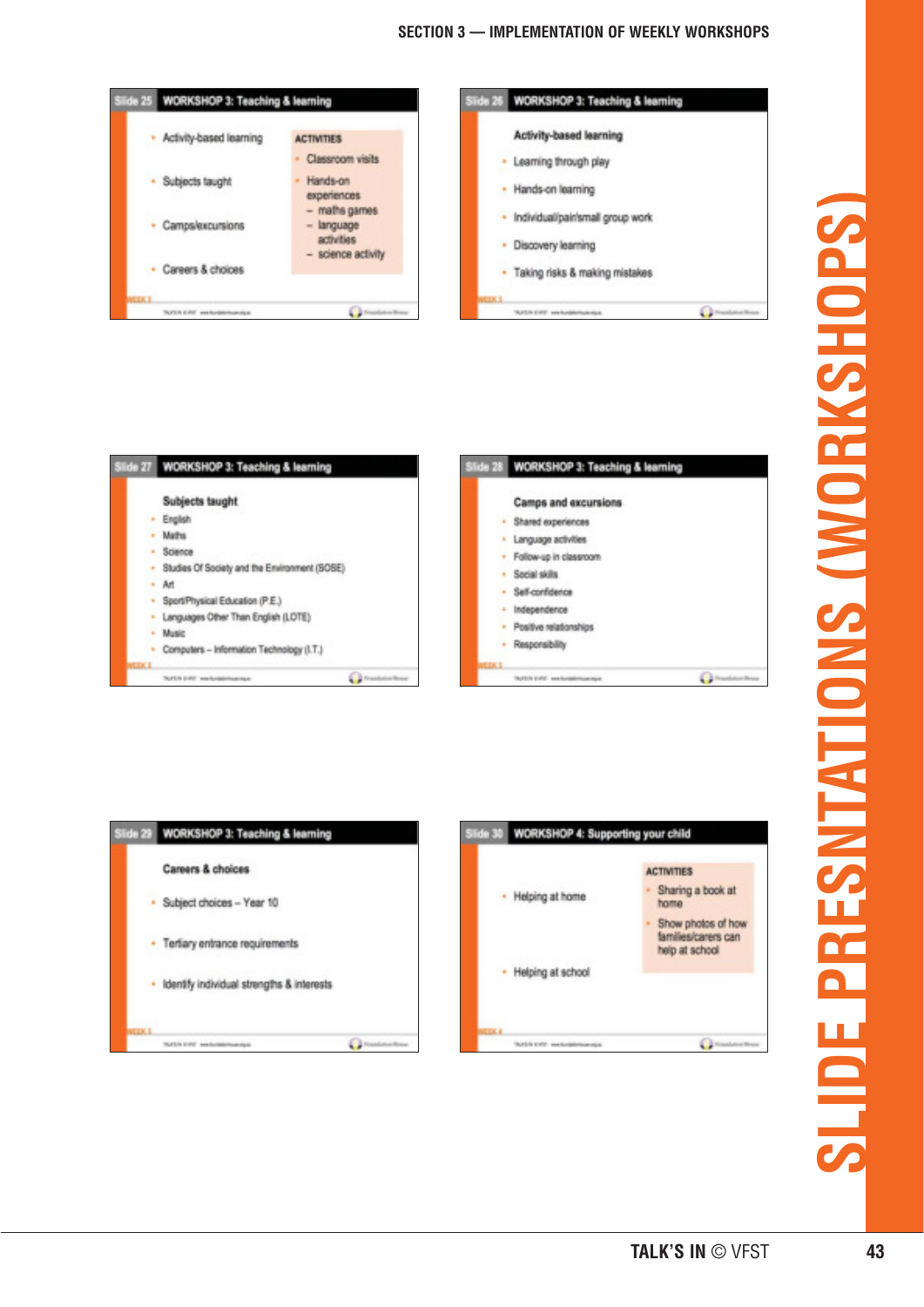| Slide 31 WORKSHOP 4: Supporting your child                                                                                                                                                                                                                                                                           |                      |              | Slide 32 WORKSHOP 4: Supporting your child                                                                                                                                                                    |  |
|----------------------------------------------------------------------------------------------------------------------------------------------------------------------------------------------------------------------------------------------------------------------------------------------------------------------|----------------------|--------------|---------------------------------------------------------------------------------------------------------------------------------------------------------------------------------------------------------------|--|
| Helping at home                                                                                                                                                                                                                                                                                                      |                      |              | Helping at school                                                                                                                                                                                             |  |
| Talk about what happens at school<br>Show interest in school activities<br>Listen regularly to your child read<br>Talk to your child about their reading book<br>Help your child get to school on time<br>Check school bags for school notices<br>Encourage good homework patterns<br>Provide healthy snacks & lunch |                      | ٠            | · Canteen - preparing food<br>· Library - covering books, etc.<br>Administrative assistance - laminating, photocopying, book-<br>binding, etc.<br>· Classrooms - e.g. bilingual storytime<br>School fete/fair |  |
| TAXTER EVER was furnished coming as                                                                                                                                                                                                                                                                                  | [ ] Foundation Boyer | <b>Til H</b> | WATER EVER was invitative course as                                                                                                                                                                           |  |